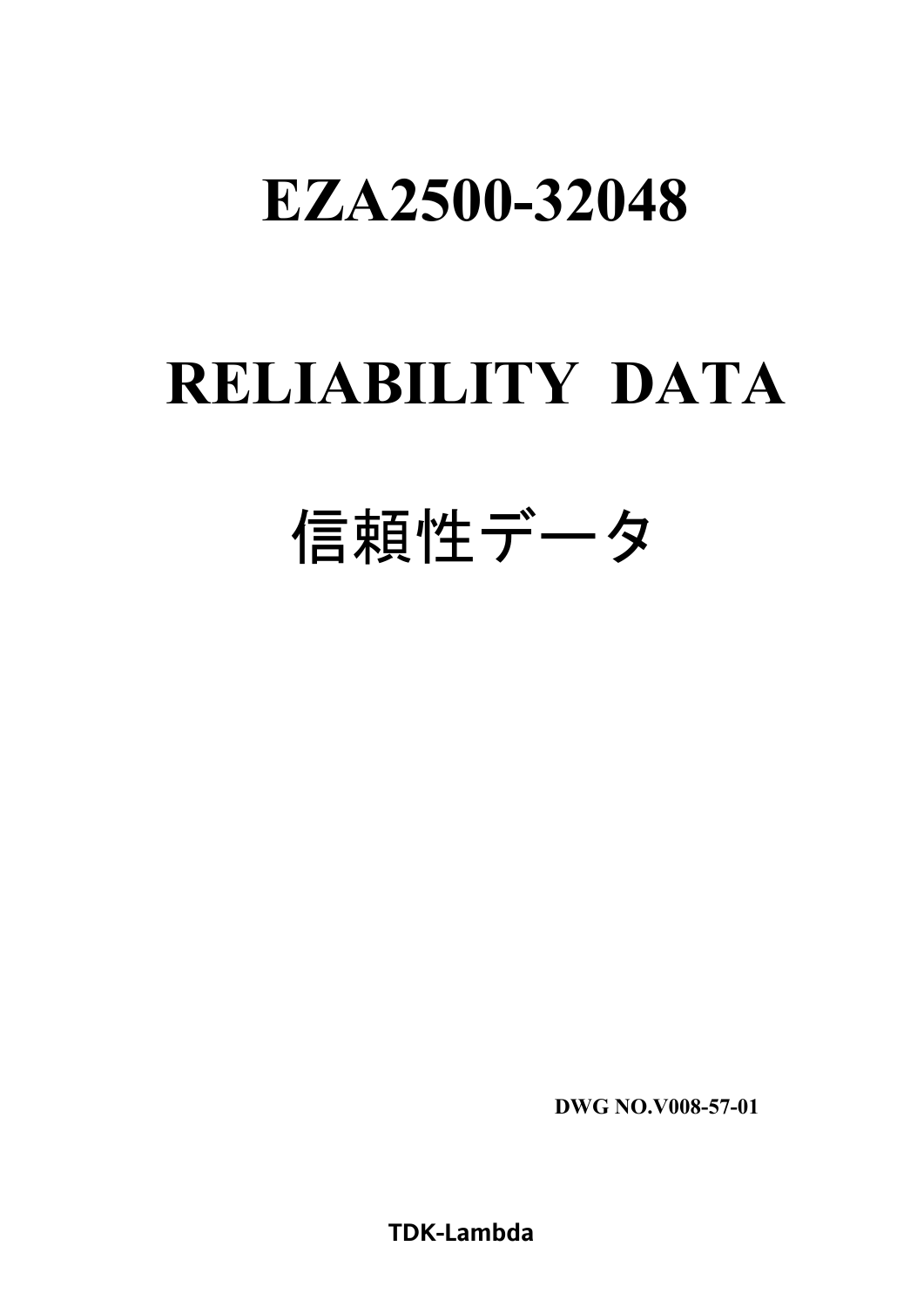#### **INDEX**

| 2. 部品ディレーティング Component Derating …………………………………………… R-2                                     |
|--------------------------------------------------------------------------------------------|
| 3. 主要部品温度上昇值 Main Components Temperature Rise $\Delta T$ List ························ R-8 |
| 4. 電解コンデンサ推定寿命計算値 Electrolytic Capacitor Lifetime ······························ R-12      |
|                                                                                            |
| 6. 振動試験 Vibration Test ………………………………………………………… R-16                                         |
| 7. 衝撃試験 Shock test …………………………………………………………………… R-17                                         |
|                                                                                            |
|                                                                                            |
|                                                                                            |

#### ※ 試験結果は、代表データでありますが、全ての製品はほぼ同等な特性を示します。 従いまして、以下の結果は参考値とお考え願います。

Test results are typical data. Nevertheless the following results are considered to be reference data because all units have nearly the same characteristics.

## **TDK-Lambda**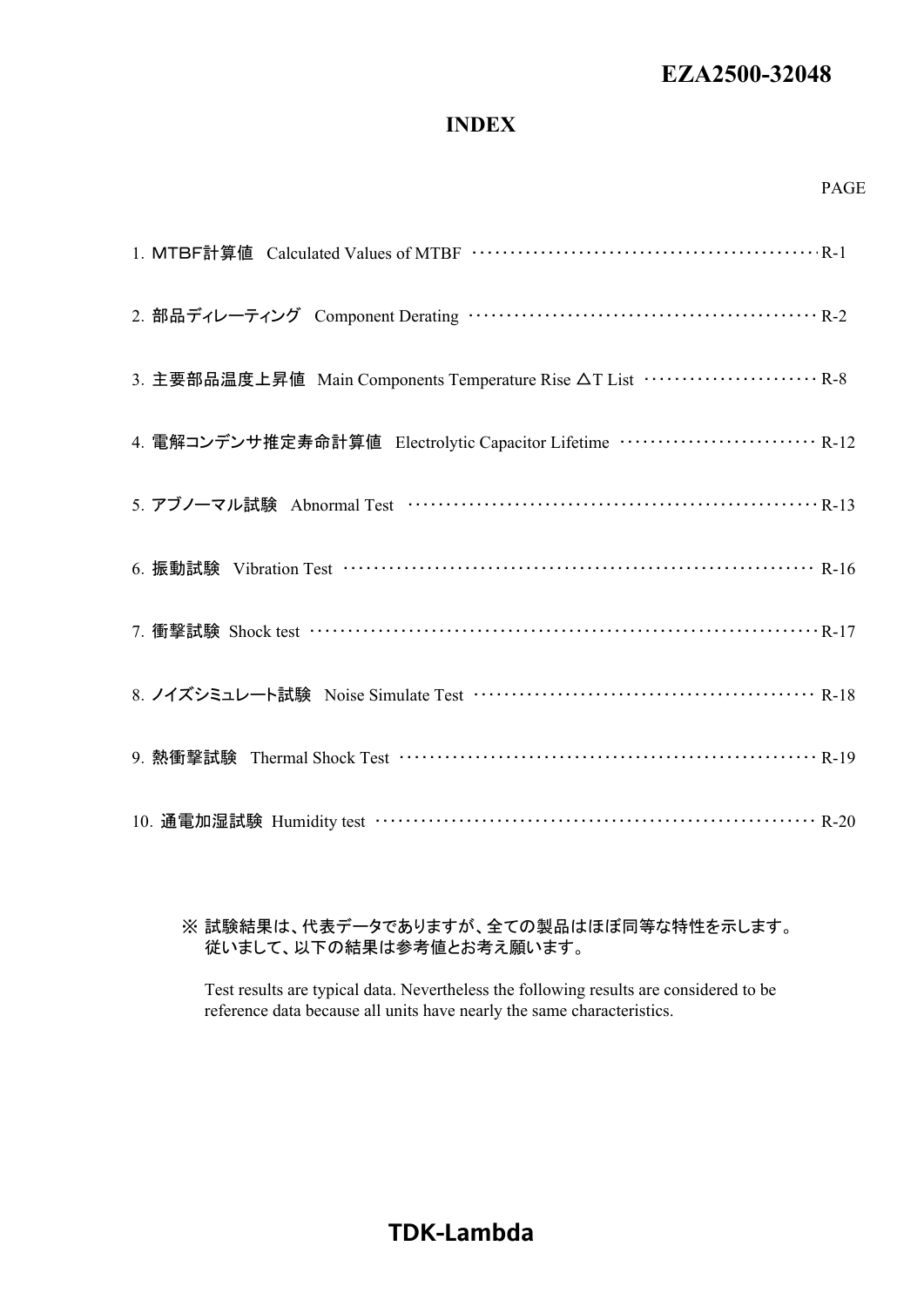#### 1**.MTBF**計算値 **Calculated values of MTBF**

#### **MODEL** : **EZA2500-32048**

#### **(1)** 算出方法 **Calculating method**

JEITA (RCR-9102B) の部品点数法で算出されています。 それぞれの部品ごとに、部品故障率 $\lambda_G$ が与えられ、各々の点数によって決定されます。 Calculated based on part count reliability projection of JEITA (RCR-9102B). Individual failure rates  $\lambda_G$  is given to each part and MTBF is calculated by the count of each part.

#### <算出式>

$$
MTBF = \frac{1}{\lambda_{\text{equiv}}} = \frac{1}{\sum_{i=1}^{n} n_i (\lambda_G \pi_Q)_i} \times 10^6
$$
  $\qquad \text{iff} \quad \text{[H]} \quad \text{(hours)}$ 

- $\lambda$ equip : 全機器故障率 (故障数/10<sup>6</sup>時間) Total equipment failure rate (failure  $\angle 10^6$ hours)
	- $\lambda_G$  :i 番目の同属部品に対する故障率 (故障数/ $10^6$ 時間) Generic failure rate for the ith generic part (failure  $\angle 10^6$ hours)
	- n<sub>i</sub> :i 番目の同属部品の個数 Quantity of ith generic part
	- n :異なった同属部品のカテゴリーの数 Number of different generic part categories
	- $\pi_{\Omega}$  :i 番目の同属部品に対する品質ファクタ ( $\pi_{\Omega}$ =1) Generic quality factor for the ith generic part  $(\pi_0=1)$

#### **(2) MTBF**値 **MTBF values**

 $G_F$ : 地上固定 (Ground, Fixed)

RCR-9102B

MTBF  $\approx$  28,000 時間 (hours)

MTBFの計算にFANは含まれておりません MTBF calculation for fan isn't included.

## **TDK-Lambda** R-1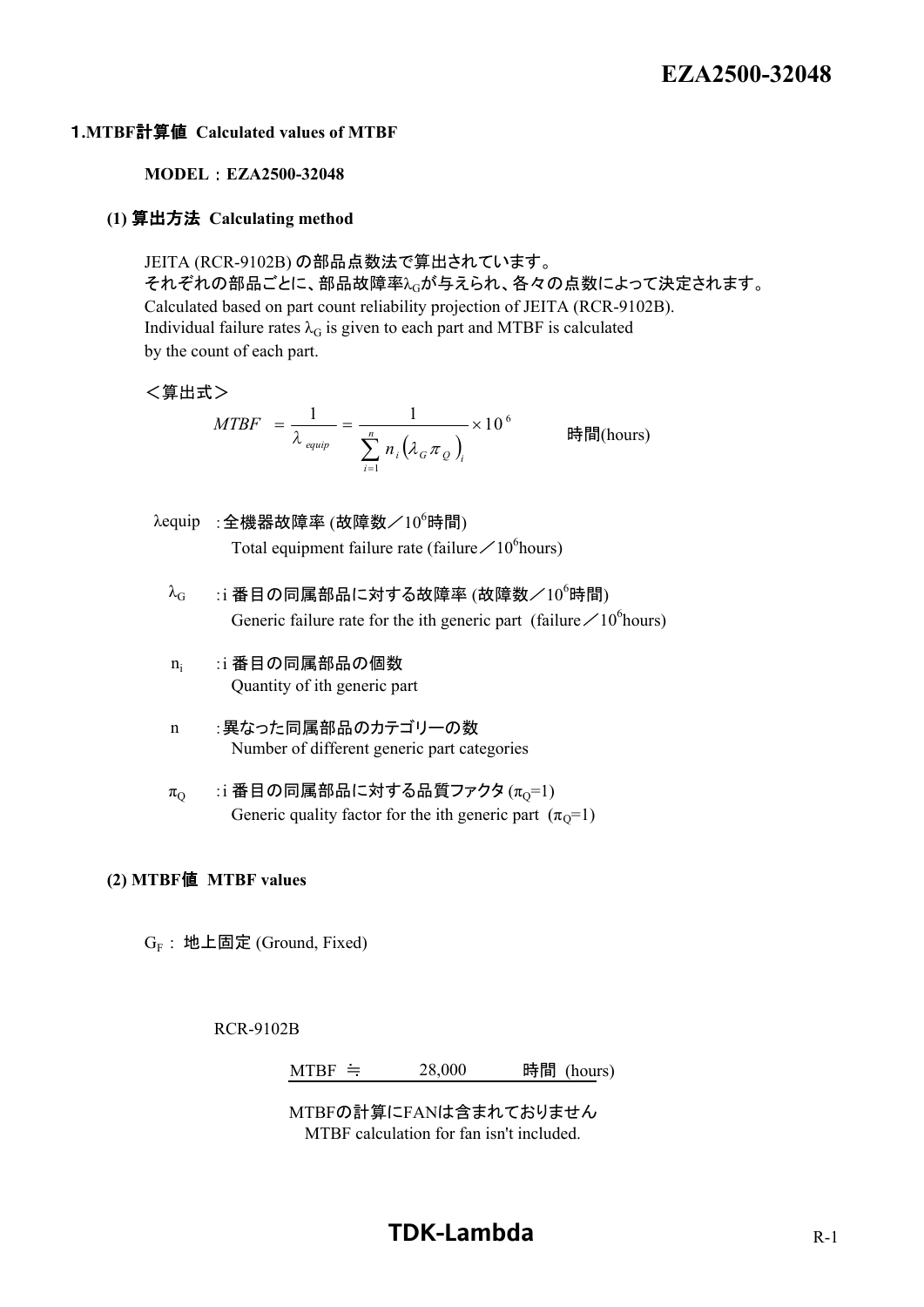#### 2.部品ディレーティング **Components Derating**

**MODEL** : **EZA2500-32048**

#### **(1)** 算出方法 **Calculating Method**

(a) 測定方法 Measuring method

|                                     | 標準取付<br>Standard mounting |                                   |
|-------------------------------------|---------------------------|-----------------------------------|
| 取付方法<br>Mounting method             | <b>1999 P.E.</b>          | 1000 1000<br><b>ಿ ಕೆ</b> !ಿ<br>_ಾ |
| 周囲温度                                | $40^{\circ}$ C            |                                   |
| Ambient temperature                 |                           |                                   |
| 電力変換方向                              | 力行                        | 回生                                |
| <b>Power Conversion Direction</b>   | <b>Generation Mode</b>    | <b>Regeneration Mode</b>          |
| 入力電圧<br>Input voltage               | 320VDC                    | 48VDC                             |
| 出力電圧、電流<br>Output voltage & current | 48V, 52A(100%)            | 320V, 7.8A(100%)                  |

(b) 半導体 Semiconductors

#### ケース温度、消費電力、熱抵抗より使用状態の接合点温度を求め 最大定格、接合点温度との比較を求めました。

 Compared with maximum junction temperature and actual one which is calculated based on case temperature, power dissipation and thermal impedance.

(c) IC、抵抗、コンデンサ等 IC, Resistors, Capacitors, etc.

#### 周囲温度、使用状態、消費電力など、個々の値は設計基準内に入っています。

 Ambient temperature, operating condition, power dissipation and so on are within derating criteria.

$$
\theta_{j-c} = \frac{T_j(max) - T_c}{P_{ch} (max)}
$$

- (d) 熱抵抗算出方法 Calculating method of thermal impedance
- Tc :ディレーティングの始まるケース温度 一般に25℃ Case Temperature at Start Point of Derating;25℃ in General
- Pch(max) :最大チャネル損失 Maximum Channel Dissipation

| Tj(max) :最大接合点(チャネル)温度                            |
|---------------------------------------------------|
| (Tch(max)) Maximum Junction (channel) Temperature |
|                                                   |

- θj-c :接合点(チャネル)からケースまでの熱抵抗
- (θch-c) Thermal Impedance between Junction (channel) and Case

## **TDK-Lambda** R-2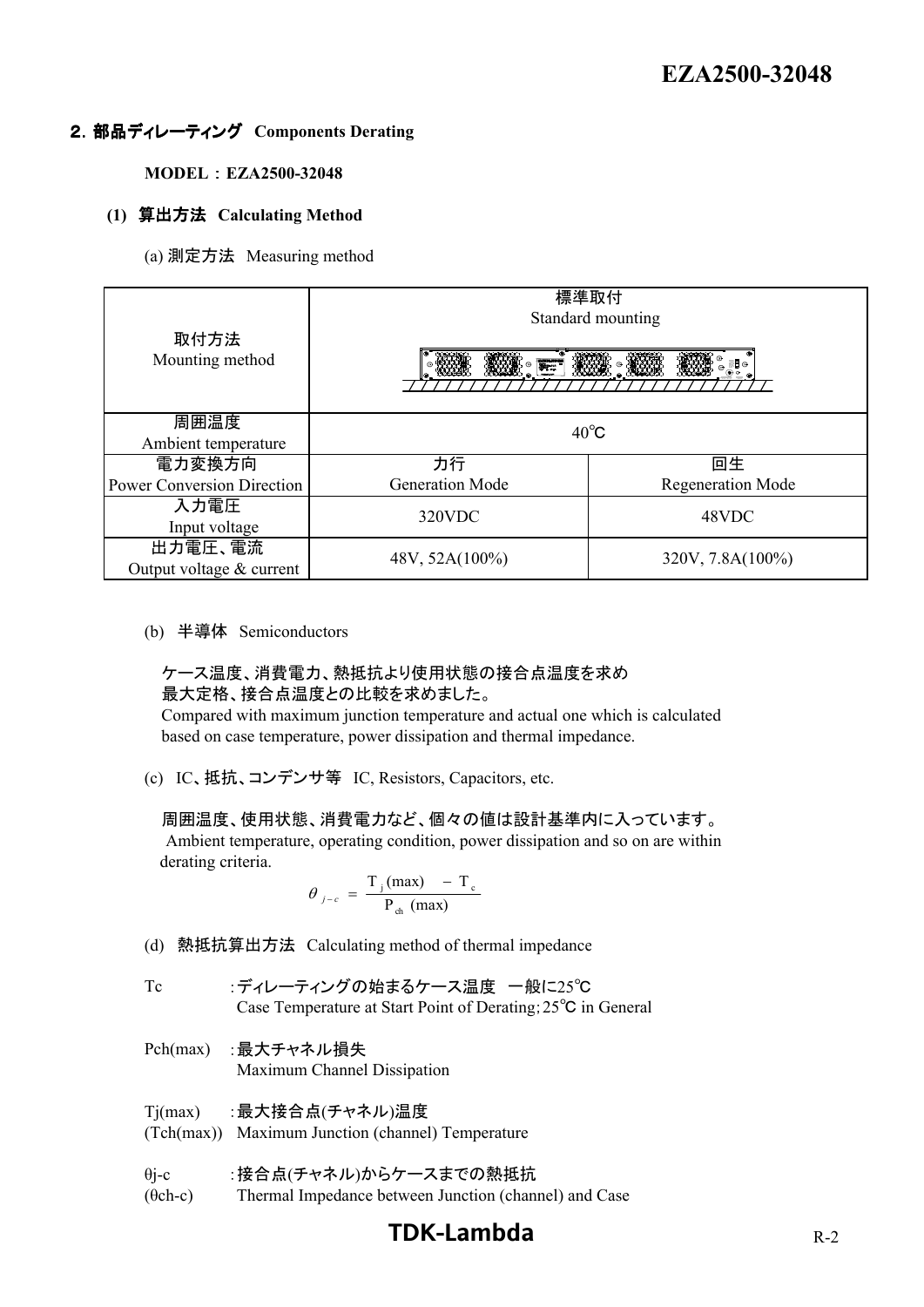|  |  | (2) 部品ディレーティング表 Component Derating List |
|--|--|-----------------------------------------|
|--|--|-----------------------------------------|

| 部品番号<br>Location No.             | $Vin = 320VDC$                                                                                                      | $Load = 100\%$                                                          | $Ta = 40^{\circ}C$    |
|----------------------------------|---------------------------------------------------------------------------------------------------------------------|-------------------------------------------------------------------------|-----------------------|
| Q1<br><b>MOS FET</b>             | Tch (max) = $150^{\circ}$ C<br>$Pch = 12.2 W$<br>Tch = Tc + (( $\theta$ ch-c) × Pch) = 102.3 °C<br>D.F. = $68.2\%$  | $\theta$ ch-c = 0.32 °C/W<br>$\Delta Tc = 58.4$ °C                      | Tc=98.4 $°C$          |
| Q2<br><b>MOS FET</b>             | Tch (max) = $150^{\circ}$ C<br>$Pch = 8.8 W$<br>Tch = Tc + (( $\theta$ ch-c) × Pch) = 81.0 °C<br>$D.F. = 54.0 \%$   | $\theta$ ch-c = 0.32 °C/W<br>$\Delta Tc = 38.2$ °C                      | Tc=78.2 $\degree$ C   |
| Q <sub>3</sub><br><b>MOS FET</b> | Tch (max) = $150^{\circ}$ C<br>$Pch = 18.9 W$<br>Tch = Tc + (( $\theta$ ch-c) × Pch) = 111.7 °C<br>$D.F. = 74.5 \%$ | $\theta$ ch-c = 0.32 °C/W<br>$\Delta Tc = 65.7$ °C                      | Tc= $105.7^{\circ}$ C |
| Q <sub>4</sub><br><b>MOS FET</b> | Tch (max) = $150^{\circ}$ C<br>$Pch = 15.3 W$<br>Tch = Tc + (( $\theta$ ch-c) × Pch) = 86.8 °C<br>$D.F. = 57.9 \%$  | $\overline{0 \text{ch-c}} = 0.32 \text{ °C/W}$<br>$\Delta Tc = 41.9$ °C | Tc= $81.9$ °C         |
| Q <sub>5</sub><br><b>MOS FET</b> | Tch (max) = $150^{\circ}$ C<br>$Pch = 1.3 W$<br>Tch = Tc + (( $\theta$ ch-c) × Pch) = 66.7 °C<br>$D.F. = 44.5 \%$   | $\theta$ ch-c = 1.47 °C/W<br>$\Delta Tc = 24.8 °C$                      | Tc= 64.8 $^{\circ}$ C |
| Q101<br><b>MOS FET</b>           | Tch (max) = $150^{\circ}$ C<br>$Pch = 0.5 W$<br>Tch = Tc + (( $\theta$ ch-c) × Pch) = 50.7 °C<br>D.F. = 33.8 $\%$   | $\theta$ ch-c = 3.57 °C/W<br>$\Delta Tc = 09.0$ °C                      | Tc=49.0 $^{\circ}$ C  |
| Q201<br><b>MOS FET</b>           | Tch (max) = $175$ °C<br>$Pch = 1.2 W$<br>Tch = Tc + (( $\theta$ ch-c) × Pch) = 53.7 °C<br>$D.F. = 30.7 \%$          | $\theta$ ch-c = 0.50 °C/W<br>$\Delta Tc = 13.1$ °C                      | Tc= $53.1$ °C         |
| Q205<br><b>MOS FET</b>           | Tch (max) = $175$ °C<br>$Pch = 0.4 W$<br>Tch = Tc + (( $\theta$ ch-c) × Pch) = 51.8 °C<br>D.F. = 29.6 $\%$          | $\theta$ ch-c = 0.50 °C/W<br>$\Delta Tc = 11.6$ °C                      | Tc= 51.6 $^{\circ}$ C |
| Q208<br>MOS FET                  | Tch (max) = $175^{\circ}$ C<br>$Pch = 3.9 W$<br>Tch = Tc + (( $\theta$ ch-c) × Pch) = 67.9 °C<br>D.F. = $38.8\%$    | $\overline{0}$ ch-c = 0.50 °C/W<br>$\Delta Tc = 26.0$ °C                | Tc= 66.0 $\degree$ C  |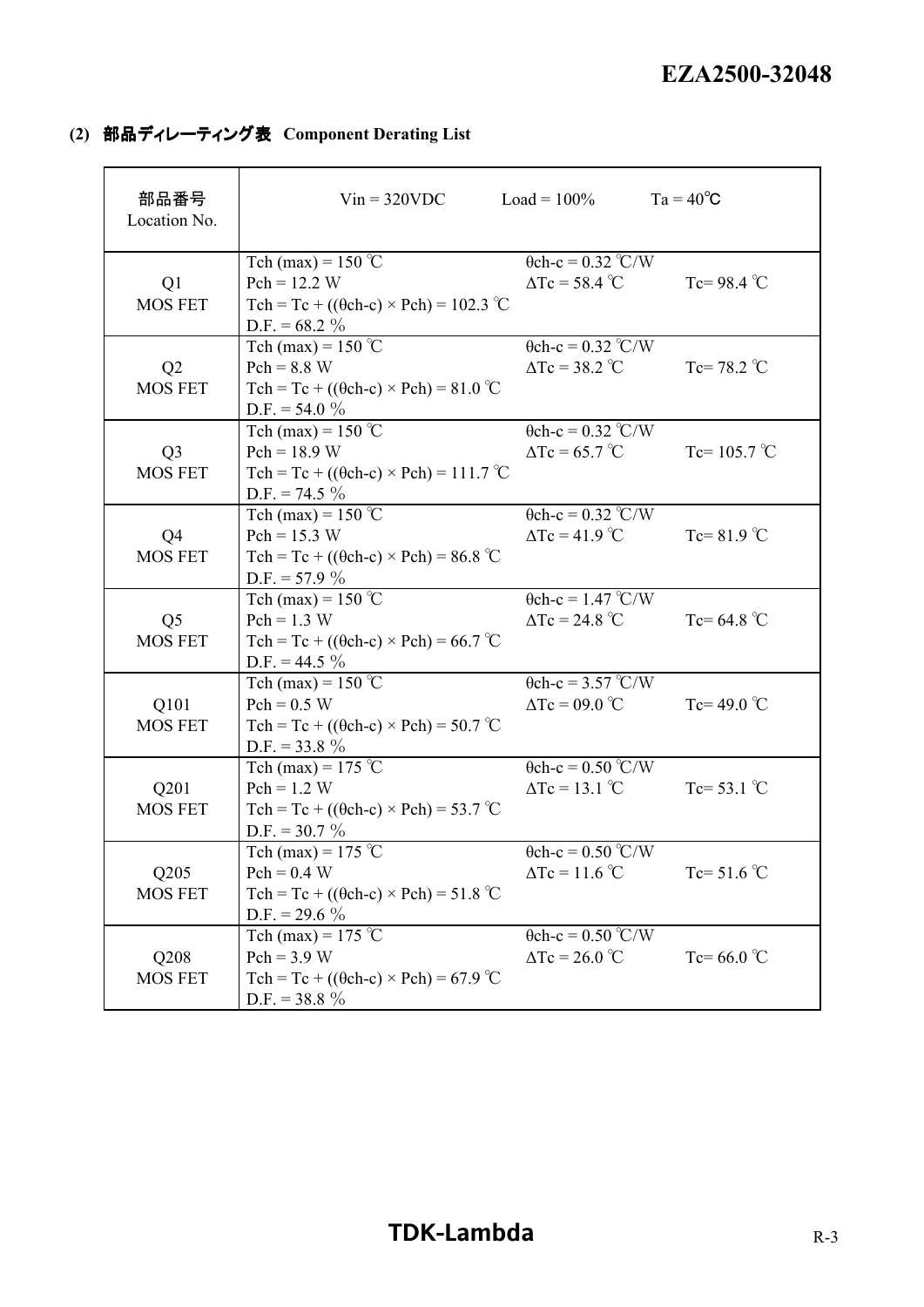| 部品番号<br>Location No.    | $V$ in = 320VDC                                                                                                        | $Load = 100\%$                                    | $Ta = 40^{\circ}C$    |
|-------------------------|------------------------------------------------------------------------------------------------------------------------|---------------------------------------------------|-----------------------|
| A101<br><b>CHIP IC</b>  | T <sub>j</sub> (max) = 150 °C<br>$Pd = 0.4 W$<br>$Tj = Tc + ((\theta j - c) \times Pd) = 48.8$ °C<br>$D.F. = 32.5 \%$  | $\theta$ j-c = 3.0 °C/W<br>$\Delta Tc = 07.5$ °C  | Tc= 47.5 $^{\circ}$ C |
| A102<br><b>CHIP IC</b>  | T <sub>j</sub> (max) = 150 °C<br>$Pd = 1.2 W$<br>$Tj = Tc + ((\theta j - c) \times Pd) = 60.7$ °C<br>D.F. = 40.4 $\%$  | $\theta$ j-c = 3.0 °C/W<br>$\Delta Tc = 17.1$ °C  | Tc= $57.1^{\circ}$ C  |
| A1001<br><b>CHIP IC</b> | T <sub>j</sub> (max) = 150 °C<br>$Pd = 0.4 W$<br>$Tj = Tc + ((\theta j - c) \times Pd) = 109.8$ °C<br>$D.F. = 73.2 \%$ | $\theta$ j-c = 72.0 °C/W<br>$\Delta Tc = 37.8 °C$ | Tc= 77.8 $^{\circ}$ C |
| A1002<br><b>CHIP IC</b> | Tj (max) = $150^{\circ}$ C<br>$Pd = 0.4 W$<br>$Tj = Tc + ((\theta j - c) \times Pd) = 107.4$ °C<br>$D.F. = 71.6 \%$    | $\theta$ j-c = 72.0 °C/W<br>$\Delta Tc = 35.4$ °C | Tc= $75.4$ °C         |
| A2202<br><b>CHIP IC</b> | Tj (max) = $150^{\circ}$ C<br>$Pd = 0.2 W$<br>$Tj = Tc + ((\theta j - c) \times Pd) = 72.2$ °C<br>D.F. = 48.1 $\%$     | $\theta$ j-c = 72.0 °C/W<br>$\Delta Tc = 18.6$ °C | Tc= 58.6 $^{\circ}$ C |
| A2204<br><b>CHIP IC</b> | T <sub>j</sub> (max) = 150 °C<br>$Pd = 1.3 W$<br>$Tj = Tc + ((\theta j - c) \times Pd) = 55.6$ °C<br>$D.F. = 37.1 \%$  | $\theta$ j-c = 4.7 °C/W<br>$\Delta Tc = 09.3$ °C  | Tc=49.3 $^{\circ}$ C  |
| A2517<br><b>CHIP IC</b> | T <sub>j</sub> (max) = 150 °C<br>$Pd = 0.1 W$<br>$Tj = Tc + ((\theta j - c) \times Pd) = 56.2$ °C<br>$D.F. = 37.5 \%$  | $\theta$ j-c = 14.2 °C/W<br>$\Delta Tc = 15.3$ °C | Tc= $55.3$ °C         |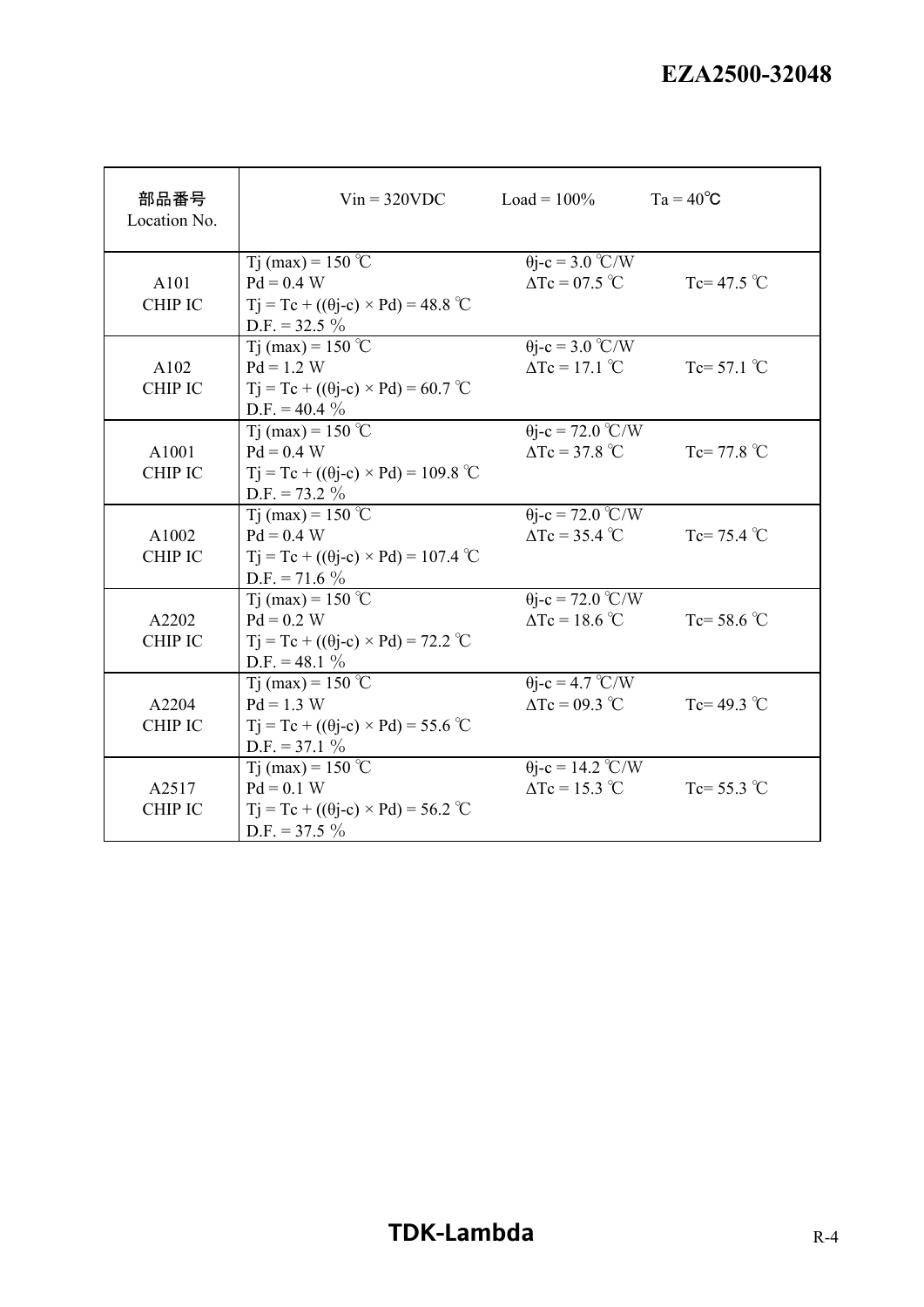| 部品番号<br>Location No.             | $Vin = 320VDC$                                                                                                           | $Load = 100\%$                                    | $Ta = 40^{\circ}C$    |
|----------------------------------|--------------------------------------------------------------------------------------------------------------------------|---------------------------------------------------|-----------------------|
| D2<br><b>DIODE</b>               | T <sub>j</sub> (max) = 175 °C<br>$Pd = 1.1 W$<br>$T_i = T_c + ((\theta i - c) \times P_d) = 90.0$ °C<br>$D.F. = 51.4 \%$ | $\theta$ j-c = 4.5 °C/W<br>$\Delta Tc = 44.9$ °C  | Tc= $84.9^{\circ}$ C  |
| D1001<br><b>DIODE</b>            | Tj (max) = $150^{\circ}$ C<br>$Pd = 20.0$ mW<br>$T_i = T_c + ((\theta_i-c) \times P_d) = 78.3$ °C<br>$D.F. = 52.2 \%$    | $\theta$ j-c = 23.0 °C/W<br>$\Delta Tc = 37.8 °C$ | Tc= 77.8 $^{\circ}$ C |
| D <sub>201</sub><br><b>DIODE</b> | T <sub>j</sub> (max) = 150 °C<br>$Pd = 0.5 W$<br>$Tj = Tc + ((\theta j - c) \times Pd) = 51.1 °C$<br>$D.F. = 34.1 \%$    | $\theta$ j-c = 1.5 °C/W<br>$\Delta Tc = 10.3$ °C  | Tc= $50.3$ °C         |
| D <sub>202</sub><br><b>DIODE</b> | T <sub>j</sub> (max) = 150 °C<br>$Pd = 30.0$ mW<br>$Tj = Tc + ((\theta j - c) \times Pd) = 53.1$ °C<br>D.F. = $35.4\%$   | $\theta$ j-c = 1.5 °C/W<br>$\Delta Tc = 13.1$ °C  | Tc= 53.1 $^{\circ}$ C |
| D <sub>203</sub><br><b>DIODE</b> | T <sub>j</sub> (max) = 150 °C<br>$Pd = 0.0 W$<br>$Tj = Tc + ((\theta j - c) \times Pd) = 53.1$ °C<br>D.F. = $35.4\%$     | $\theta$ j-c = 1.5 °C/W<br>$\Delta Tc = 13.1$ °C  | Tc= 53.1 $^{\circ}$ C |
| D <sub>204</sub><br><b>DIODE</b> | T <sub>j</sub> (max) = 150 °C<br>$Pd = 0.2 W$<br>$Tj = Tc + ((\theta j - c) \times Pd) = 66.2$ °C<br>D.F. = 44.2 $\%$    | $\theta$ j-c = 1.5 °C/W<br>$\Delta Tc = 26.0$ °C  | Tc= 66.0 $^{\circ}$ C |
| D <sub>205</sub><br><b>DIODE</b> | T <sub>j</sub> (max) = 150 °C<br>$Pd = 0.2 W$<br>$Tj = Tc + ((\theta j - c) \times Pd) = 66.2$ °C<br>D.F. = 44.2 $\%$    | $\theta$ j-c = 1.5 °C/W<br>$\Delta Tc = 26.0$ °C  | Tc= 66.0 $^{\circ}$ C |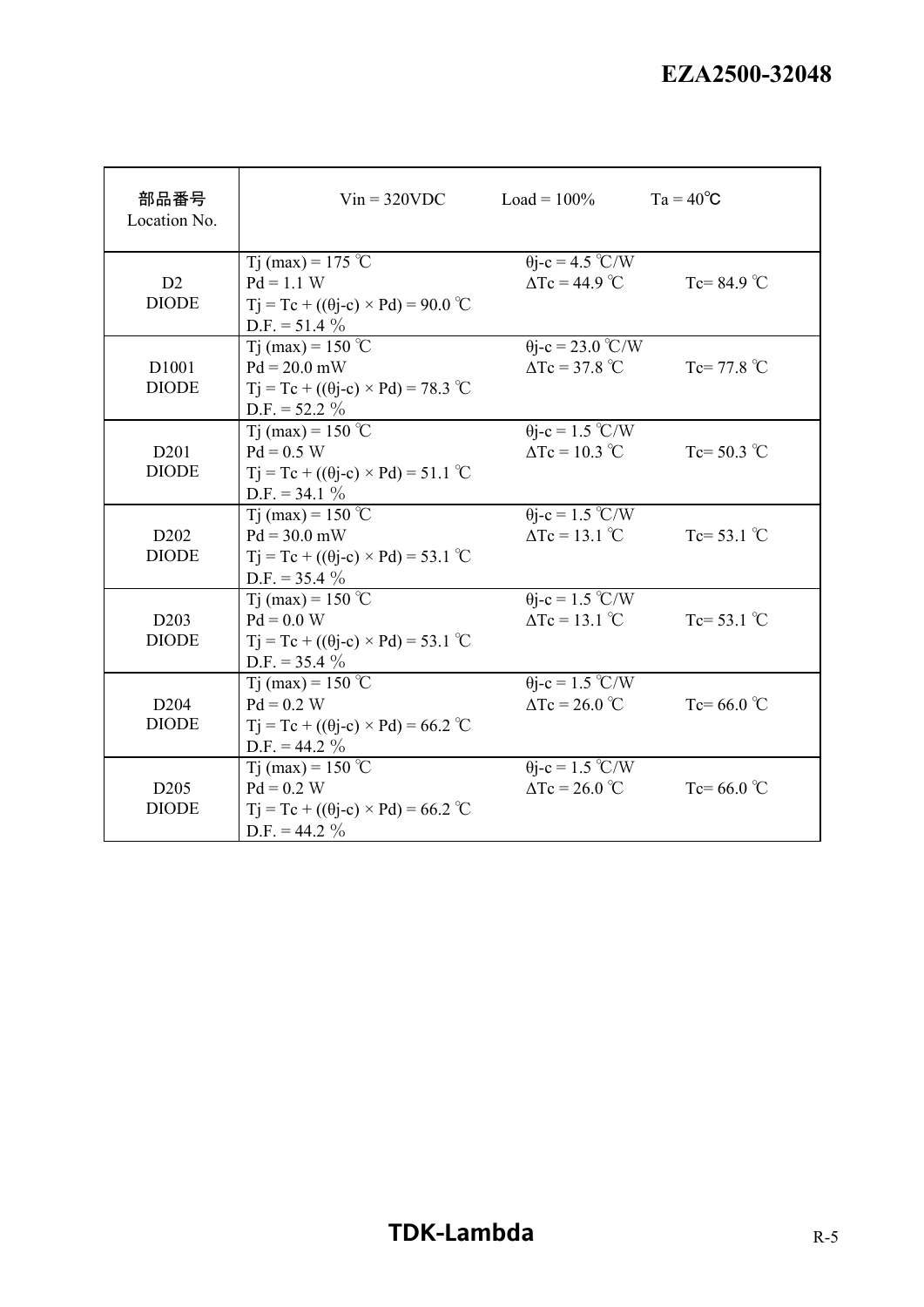| 部品番号<br>Location No. | $V$ in = 48VDC $\qquad \qquad$ Load = 100% $\qquad \qquad$ Ta = 40°C |                                                     |                       |
|----------------------|----------------------------------------------------------------------|-----------------------------------------------------|-----------------------|
|                      | Tch (max) = $150^{\circ}$ C                                          | $\theta$ ch-c = 0.32 °C/W                           |                       |
| Q1                   | $Pch = 6.4 W$                                                        | $\Delta Tc = 17.7 \text{ °C}$ Tc= 57.7 $\text{ °C}$ |                       |
| <b>MOS FET</b>       | Tch = Tc + (( $\theta$ ch-c) × Pch) = 59.7 °C                        |                                                     |                       |
|                      | D.F. = 39.8 $\%$                                                     |                                                     |                       |
|                      | Tch (max) = $150^{\circ}$ C                                          | $\theta$ ch-c = 0.32 °C/W                           |                       |
| Q2                   | $Pch = 6.7 W$                                                        | $\Delta Tc = 16.2$ °C                               | Tc= $56.2$ °C         |
| <b>MOS FET</b>       | Tch = Tc + (( $\theta$ ch-c) × Pch) = 58.3 °C                        |                                                     |                       |
|                      | D.F. = $38.9\%$                                                      | $\theta$ ch-c = 0.32 °C/W                           |                       |
| Q <sub>3</sub>       | Tch (max) = $150^{\circ}$ C<br>$Pch = 3.1 W$                         | $\Delta Tc = 13.1$ °C                               | Tc= $53.1$ °C         |
| <b>MOS FET</b>       | Tch = Tc + (( $\theta$ ch-c) × Pch) = 54.1 °C                        |                                                     |                       |
|                      | $D.F. = 36.1 \%$                                                     |                                                     |                       |
|                      | Tch (max) = $150^{\circ}$ C                                          | $\theta$ ch-c = 0.32 °C/W                           |                       |
| Q <sub>4</sub>       | $Pch = 2.9 W$                                                        | $\Delta Tc = 11.8$ °C                               | Tc= $51.8$ °C         |
| <b>MOS FET</b>       | Tch = Tc + (( $\theta$ ch-c) × Pch) = 52.7 °C                        |                                                     |                       |
|                      | D.F. = $35.2\%$                                                      |                                                     |                       |
|                      | Tch (max) = $150^{\circ}$ C                                          | $\theta$ ch-c = 1.47 °C/W                           |                       |
| Q <sub>5</sub>       | $Pch = 1.3 W$                                                        | $\Delta Tc = 24.8 °C$                               | $Tc = 64.8 °C$        |
| <b>MOS FET</b>       | Tch = Tc + (( $\theta$ ch-c) × Pch) = 66.7 °C                        |                                                     |                       |
|                      | $D.F. = 44.5 \%$                                                     |                                                     |                       |
|                      | Tch (max) = $150^{\circ}$ C                                          | $\theta$ ch-c = 3.57 °C/W                           |                       |
| Q101                 | $Pch = 0.5 W$                                                        | $\Delta Tc = 09.0$ °C                               | Tc=49.0 $^{\circ}$ C  |
| <b>MOS FET</b>       | Tch = Tc + (( $\theta$ ch-c) × Pch) = 50.7 °C                        |                                                     |                       |
|                      | D.F. = 33.8 $%$                                                      |                                                     |                       |
|                      | Tch (max) = $175^{\circ}$ C                                          | $\theta$ ch-c = 0.50 °C/W                           |                       |
| Q201                 | $Pch = 2.5 W$                                                        | $\Delta Tc = 22.7^{\circ}C$                         | Tc= $62.7^{\circ}$ C  |
| <b>MOS FET</b>       | Tch = Tc + (( $\theta$ ch-c) × Pch) = 64.0 °C                        |                                                     |                       |
|                      | D.F. = $36.5\%$                                                      |                                                     |                       |
|                      | Tch (max) = $175$ °C                                                 | $\theta$ ch-c = 0.50 °C/W                           |                       |
| Q205                 | $Pch = 0.6 W$                                                        | $\Delta Tc = 12.2$ °C                               | Tc= $52.2$ °C         |
| MOS FET              | Tch = Tc + (( $\theta$ ch-c) × Pch) = 52.5 °C                        |                                                     |                       |
|                      | D.F. = $30.0\%$                                                      |                                                     |                       |
|                      | Tch (max) = $175$ °C                                                 | $\theta$ ch-c = 0.50 °C/W                           |                       |
| Q208                 | $Pch = 7.1 W$                                                        | $\Delta Tc = 38.1$ °C                               | Tc= 78.1 $^{\circ}$ C |
| <b>MOS FET</b>       | Tch = Tc + (( $\theta$ ch-c) × Pch) = 81.6 °C<br>D.F. = 46.6 $\%$    |                                                     |                       |
|                      |                                                                      |                                                     |                       |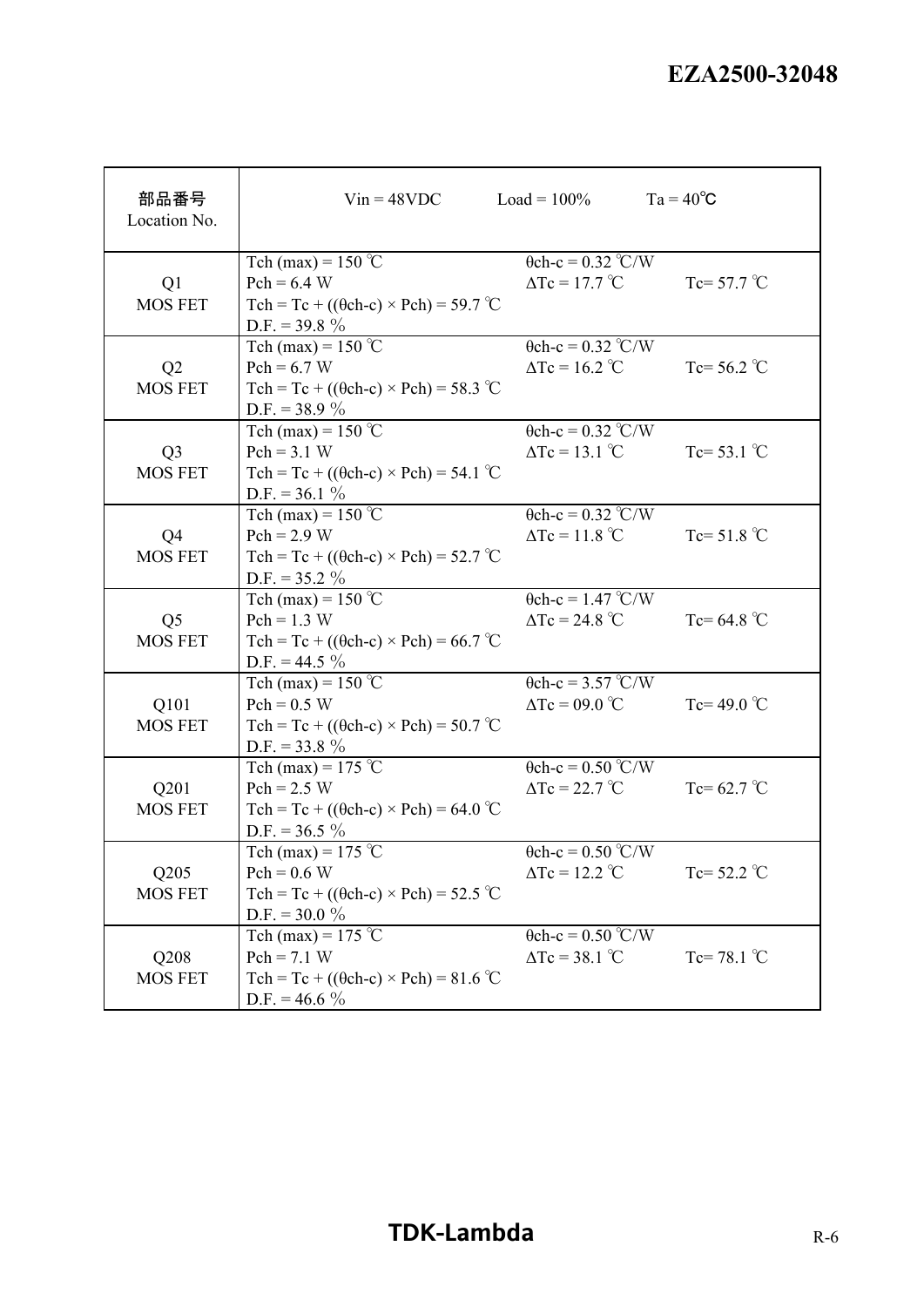| 部品番号<br>Location No.                          |                                                                                                                          | $Vin = 48VDC$ $Load = 100\%$                      | $Ta = 40^{\circ}C$    |
|-----------------------------------------------|--------------------------------------------------------------------------------------------------------------------------|---------------------------------------------------|-----------------------|
| D2<br><b>DIODE</b>                            | T <sub>j</sub> (max) = 175 °C<br>$Pd = 2.4 W$<br>$Tj = Tc + ((\theta j - c) \times Pd) = 63.6$ °C<br>D.F. = $36.3\%$     | $\theta$ j-c = 4.5 °C/W<br>$\Delta Tc = 13.0$ °C  | Tc= 53.0 $^{\circ}$ C |
| D1001<br><b>DIODE</b>                         | T <sub>j</sub> (max) = 150 °C<br>$Pd = 20.0$ mW<br>$Tj = Tc + ((\theta j - c) \times Pd) = 78.3$ °C<br>$D.F. = 52.2 \%$  | $\theta$ j-c = 23.0 °C/W<br>$\Delta Tc = 37.8$ °C | Tc= 77.8 $^{\circ}$ C |
| D <sub>201</sub><br><b>DIODE</b>              | T <sub>j</sub> (max) = 150 °C<br>$Pd = 0.7 W$<br>$Tj = Tc + ((\theta j - c) \times Pd) = 53.3$ °C<br>D.F. = $35.5\%$     | $\theta$ j-c = 1.5 °C/W<br>$\Delta Tc = 12.2$ °C  | Tc= $52.2$ °C         |
| D <sub>2</sub> 0 <sub>2</sub><br><b>DIODE</b> | T <sub>j</sub> (max) = 150 °C<br>$Pd = 170.0$ mW<br>$Tj = Tc + ((\theta j - c) \times Pd) = 56.3$ °C<br>$D.F. = 37.5 \%$ | $\theta$ j-c = 1.5 °C/W<br>$\Delta Tc = 16.0$ °C  | Tc= 56.0 $^{\circ}$ C |
| D <sub>20</sub> 3<br><b>DIODE</b>             | T <sub>j</sub> (max) = 150 °C<br>$Pd = 0.0 W$<br>$Tj = Tc + ((\theta j - c) \times Pd) = 56.0$ °C<br>D.F. = 37.3 $%$     | $\theta$ j-c = 1.5 °C/W<br>$\Delta Tc = 16.0$ °C  | Tc= 56.0 $^{\circ}$ C |
| D <sub>204</sub><br><b>DIODE</b>              | Tj (max) = 150 °C<br>$Pd = 0.1 W$<br>$Tj = Tc + ((\theta j - c) \times Pd) = 53.3$ °C<br>D.F. = $35.5\%$                 | $\theta$ j-c = 1.5 °C/W<br>$\Delta Tc = 13.1$ °C  | Tc= $53.1^{\circ}$ C  |
| D <sub>205</sub><br><b>DIODE</b>              | T <sub>j</sub> (max) = 150 °C<br>$Pd = 0.1 W$<br>$Tj = Tc + ((\theta j - c) \times Pd) = 53.3$ °C<br>D.F. = $35.5\%$     | $\theta$ j-c = 1.5 °C/W<br>$\Delta Tc = 13.1$ °C  | Tc= 53.1 $^{\circ}$ C |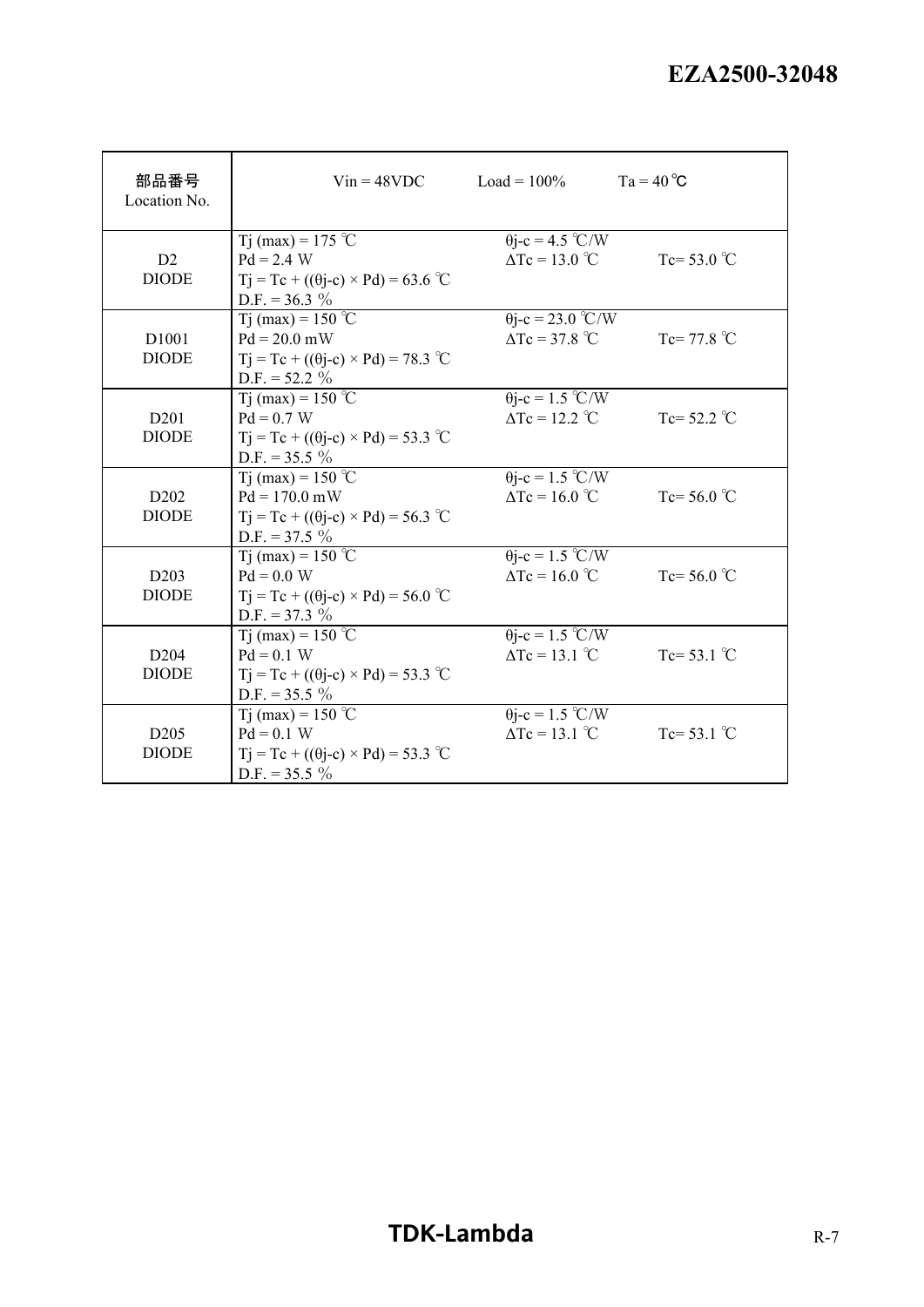#### 3.主要部品温度上昇値 **Main Components Temperature Rise** △**T List MODEL : EZA2500-32048**

#### **(1)** 測定条件 **Measuring Conditions**

| 取付方法<br><b>Mounting Method</b>              | 標準取付<br>Standard mounting<br><b>THE STAR</b><br>⊚ا⊪<br>1999 - Fi |
|---------------------------------------------|------------------------------------------------------------------|
| 電力変換方向<br><b>Power Conversion Direction</b> | 力行<br><b>Generation Mode</b>                                     |
| 入力電圧 Vin<br>Input Voltage                   | 320VDC                                                           |
| 出力電圧 Vo<br>Output Voltage                   | 48VDC                                                            |
| 出力電流 Io<br><b>Output Current</b>            | 52A(100%)                                                        |

#### **(2)** 測定結果 **Measuring Results**

|                               |                | $\Delta T$ Temperature Rise ( $^{\circ}$ C) |
|-------------------------------|----------------|---------------------------------------------|
| 部品番号                          | 部品名            | 標準取付                                        |
| Location No.                  | Part name      | <b>Standard Mounting:</b>                   |
| Q <sub>1</sub>                | <b>MOS FET</b> | 46.2                                        |
| Q2                            | <b>MOS FET</b> | 37.8                                        |
| Q <sub>3</sub>                | <b>MOS FET</b> | 53.8                                        |
| Q4                            | <b>MOS FET</b> | 37.4                                        |
| Q <sub>5</sub>                | <b>MOS FET</b> | 23.0                                        |
| Q202                          | MOS FET        | 13.4                                        |
| Q203                          | <b>MOS FET</b> | 16.0                                        |
| $Q2\overline{05}$             | <b>MOS FET</b> | 9.0                                         |
| Q207                          | <b>MOS FET</b> | 23.3                                        |
| Q208                          | <b>MOS FET</b> | 20.6                                        |
| Q209                          | <b>MOS FET</b> | 18.2                                        |
| Q210                          | <b>MOS FET</b> | 24.3                                        |
| Q211                          | <b>MOS FET</b> | 24.8                                        |
| $Q21\overline{2}$             | <b>MOS FET</b> | 21.9                                        |
| D1                            | <b>DIODE</b>   | 40.9                                        |
| D2                            | <b>DIODE</b>   | 24.9                                        |
| D201                          | <b>DIODE</b>   | 8.5                                         |
| D <sub>2</sub> 0 <sub>2</sub> | <b>DIODE</b>   | 8.1                                         |
| D <sub>205</sub>              | <b>DIODE</b>   | 11.1                                        |
| D1001                         | <b>DIODE</b>   | 24.7                                        |
| D2018                         | <b>DIODE</b>   | 25.4                                        |
| A101                          | <b>CHIP IC</b> | 27.6                                        |
| A102                          | CHIP IC        | 15.8                                        |
| A1001                         | <b>CHIP IC</b> | 32.6                                        |
| A1002                         | CHIP IC        | 33.1                                        |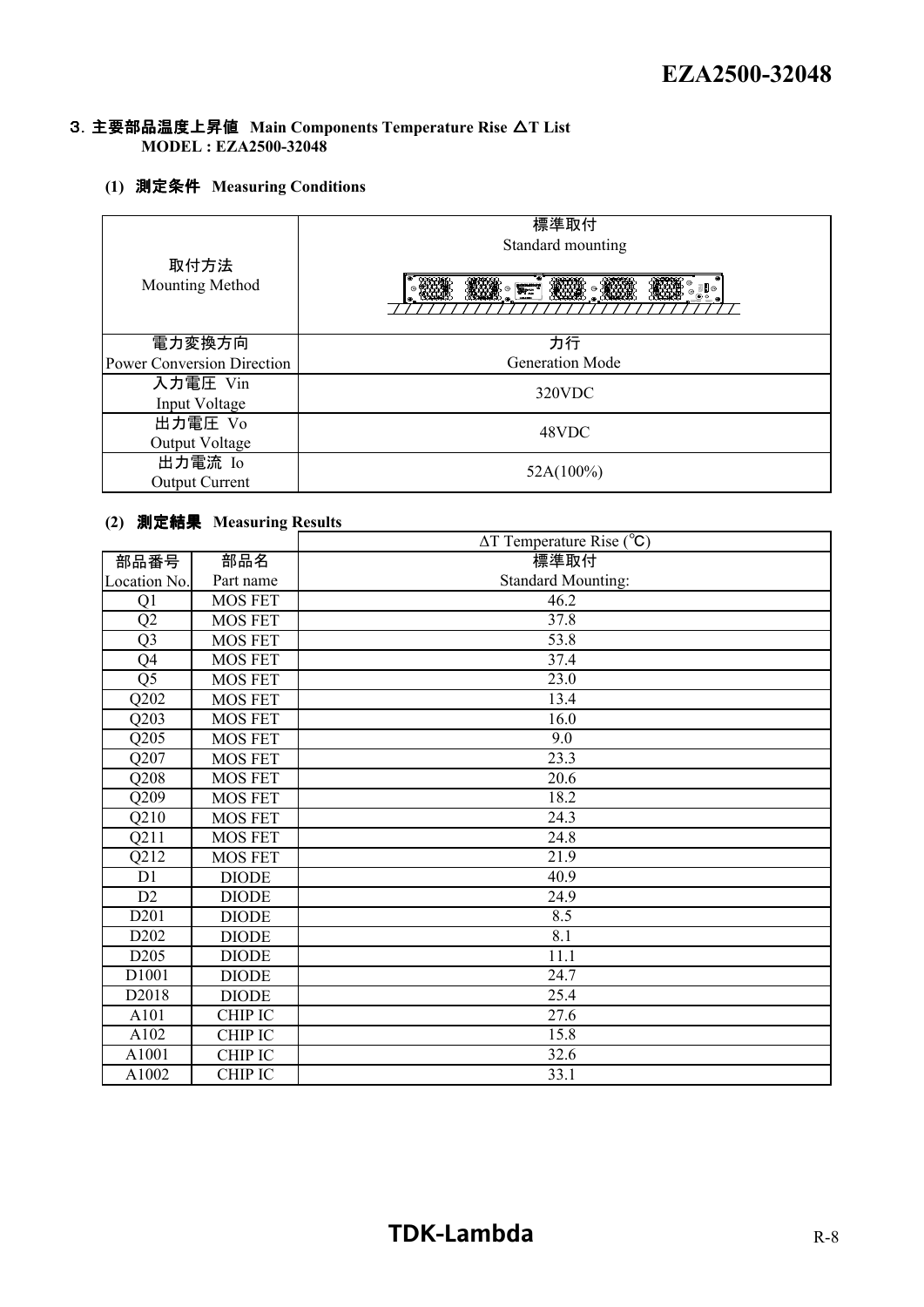|                  |                    | $\Delta T$ Temperature Rise ( $^{\circ}$ C) |
|------------------|--------------------|---------------------------------------------|
| 部品番号             | 部品名                | 標準取付                                        |
| Location No.     | Part name          | <b>Standard Mounting:</b>                   |
| A1003            | <b>CHIP IC</b>     | 7.8                                         |
| A2204            | <b>CHIP IC</b>     | 7.4                                         |
| A2517            | <b>CHIP IC</b>     | 14.0                                        |
| A2538            | CHIP IC            | 9.5                                         |
| L1               | <b>CHOKE COIL</b>  | 65.5                                        |
| L <sub>3</sub>   | <b>CHOKE COIL</b>  | 66.3                                        |
| L4               | <b>CHOKE COIL</b>  | 57.4                                        |
| L201             | <b>CHOKE COIL</b>  | 23.9                                        |
| L <sub>202</sub> | <b>CHOKE COIL</b>  | 10.6                                        |
| L <sub>203</sub> | <b>CHOKE COIL</b>  | 13.6                                        |
| $\overline{C4}$  | E. CAP.            | 18.6                                        |
| C205             | E. CAP.            | 6.5                                         |
| C207             | E. CAP.            | $\overline{5.6}$                            |
| C2236            | E. CAP.            | $\overline{4.2}$                            |
| TH <sub>1</sub>  | <b>THERMISTOR</b>  | 38.8                                        |
| <b>TH201</b>     | <b>THERMISTOR</b>  | 12.3                                        |
| PC1501           | <b>COUPLER</b>     | 8.2                                         |
| PC2502           | <b>COUPLER</b>     | $\overline{9.7}$                            |
| <b>SH201</b>     | <b>SHUNT</b>       | 13.5                                        |
|                  | <b>TRANSFORMER</b> | 19.6                                        |
|                  | Core               |                                             |
| T1               | <b>TRANSFORMER</b> | 75.8                                        |
|                  | Pri. winding       |                                             |
|                  | <b>TRANSFORMER</b> | 28.8                                        |
|                  | Sec. winding       |                                             |
| T101             | <b>TRANSFORMER</b> | 7.7                                         |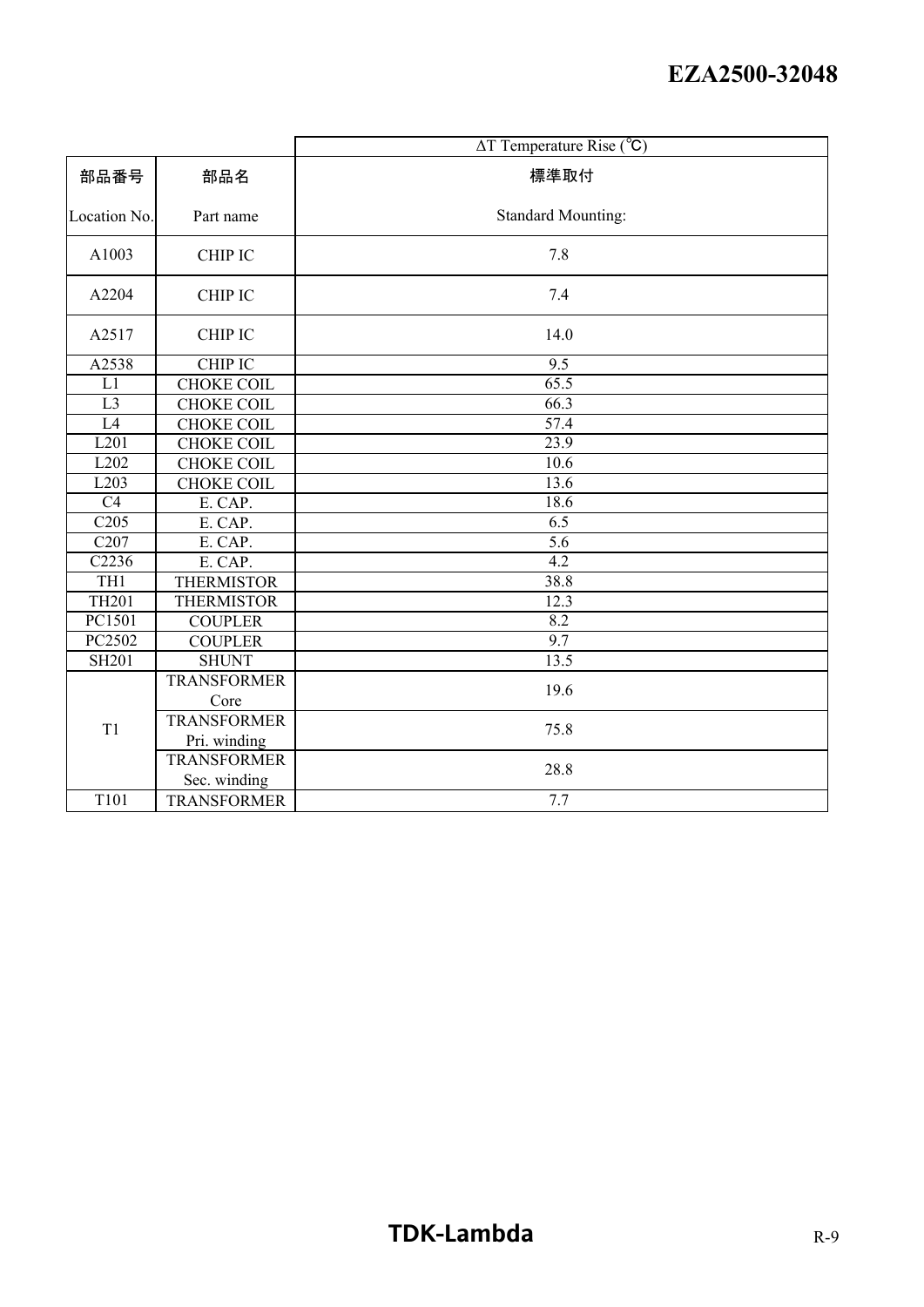#### 3.主要部品温度上昇値 **Main Components Temperature Rise** △**T List**

#### **MODEL : EZA2500-32048**

**(1)** 測定条件 **Measuring Conditions**

| 取付方法<br>Mounting Method           | 標準取付<br>Standard mounting<br><b>THE STAR</b><br>400<br>1888.ET<br>⊞ ⊚ |
|-----------------------------------|-----------------------------------------------------------------------|
| 電力変換方向                            | 回生                                                                    |
| <b>Power Conversion Direction</b> | <b>Regeneration Mode</b>                                              |
| 入力電圧 Vin                          | 48VDC                                                                 |
| Input Voltage                     |                                                                       |
| 出力電圧 Vo                           | 320VDC                                                                |
| Output Voltage                    |                                                                       |
| 出力電流 Io                           | $7.8A(100\%)$                                                         |
| <b>Output Current</b>             |                                                                       |

#### **(2)** 測定結果 **Measuring Results**

|                   |                | $\Delta T$ Temperature Rise ( $^{\circ}$ C) |
|-------------------|----------------|---------------------------------------------|
| 部品番号              | 部品名            | 標準取付                                        |
| Location No.      | Part name      | <b>Standard Mounting:</b>                   |
| Q <sub>1</sub>    | <b>MOS FET</b> | 13.6                                        |
| Q2                | <b>MOS FET</b> | 14.3                                        |
| Q <sub>3</sub>    | <b>MOS FET</b> | 10.2                                        |
| Q4                | <b>MOS FET</b> | 9.4                                         |
| Q <sub>5</sub>    | <b>MOS FET</b> | 10.0                                        |
| $\overline{Q202}$ | <b>MOS FET</b> | 17.0                                        |
| $\overline{Q203}$ | <b>MOS FET</b> | 20.9                                        |
| Q205              | <b>MOS FET</b> | 9.8                                         |
| Q207              | <b>MOS FET</b> | 35.4                                        |
| Q208              | <b>MOS FET</b> | 32.7                                        |
| Q209              | <b>MOS FET</b> | 27.8                                        |
| Q210              | <b>MOS FET</b> | 41.6                                        |
| $\overline{Q211}$ | <b>MOS FET</b> | 37.4                                        |
| Q212              | <b>MOS FET</b> | 35.5                                        |
| D1                | <b>DIODE</b>   | 18.0                                        |
| D2                | <b>DIODE</b>   | 12.6                                        |
| D201              | <b>DIODE</b>   | 9.8                                         |
| D <sub>202</sub>  | <b>DIODE</b>   | $\overline{11.0}$                           |
| D <sub>205</sub>  | <b>DIODE</b>   | 17.8                                        |
| D1001             | <b>DIODE</b>   | 11.1                                        |
| D2018             | <b>DIODE</b>   | 24.4                                        |
| A101              | <b>CHIP IC</b> | 13.7                                        |
| A102              | <b>CHIP IC</b> | 14.8                                        |
| A1001             | <b>CHIP IC</b> | 18.4                                        |
| A1002             | <b>CHIP IC</b> | 21.3                                        |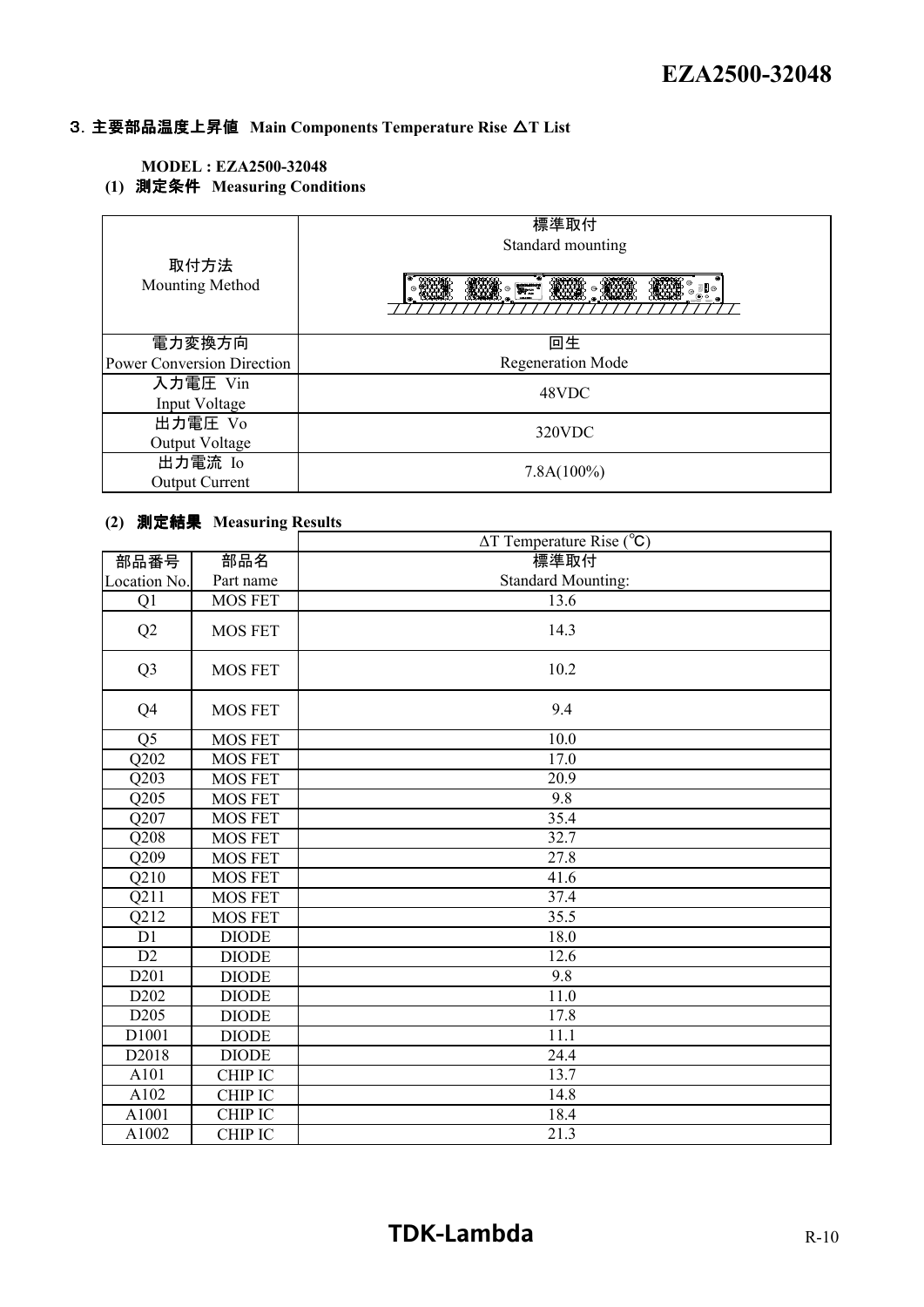|                     |                    | $\Delta T$ Temperature Rise ( $^{\circ}$ C) |
|---------------------|--------------------|---------------------------------------------|
| 部品番号                | 部品名                | 標準取付                                        |
| Location No.        | Part name          | <b>Standard Mounting:</b>                   |
| A $100\overline{3}$ | CHIP IC            | 5.0                                         |
| A2204               | <b>CHIP IC</b>     | 8.6                                         |
| A2517               | CHIP IC            | 12.0                                        |
| A2538               | <b>CHIP IC</b>     | 5.5                                         |
| L1                  | <b>CHOKE COIL</b>  | 39.8                                        |
| L <sub>3</sub>      | <b>CHOKE COIL</b>  | 19.4                                        |
| L4                  | CHOKE COIL         | 17.4                                        |
| L201                | <b>CHOKE COIL</b>  | 28.7                                        |
| L202                | <b>CHOKE COIL</b>  | 15.2                                        |
| L203                | <b>CHOKE COIL</b>  | 15.5                                        |
| $\overline{C4}$     | E. CAP.            | 8.2                                         |
| C205                | E. CAP.            | 8.7                                         |
| $\overline{C207}$   | E. CAP.            | 8.2                                         |
| C2236               | E. CAP.            | 4.7                                         |
| TH1                 | <b>THERMISTOR</b>  | 11.1                                        |
| <b>TH201</b>        | <b>THERMISTOR</b>  | 19.4                                        |
| PC1501              | <b>COUPLER</b>     | 4.2                                         |
| PC2502              | <b>COUPLER</b>     | $\overline{5.3}$                            |
| <b>SH201</b>        | <b>SHUNT</b>       | 18.2                                        |
|                     | <b>TRANSFORMER</b> | 19.0                                        |
|                     | Core               |                                             |
| T <sub>1</sub>      | <b>TRANSFORMER</b> | 68.1                                        |
|                     | Pri. winding       |                                             |
|                     | <b>TRANSFORMER</b> | 26.3                                        |
|                     | Sec. winding       |                                             |
| T101                | <b>TRANSFORMER</b> | 6.4                                         |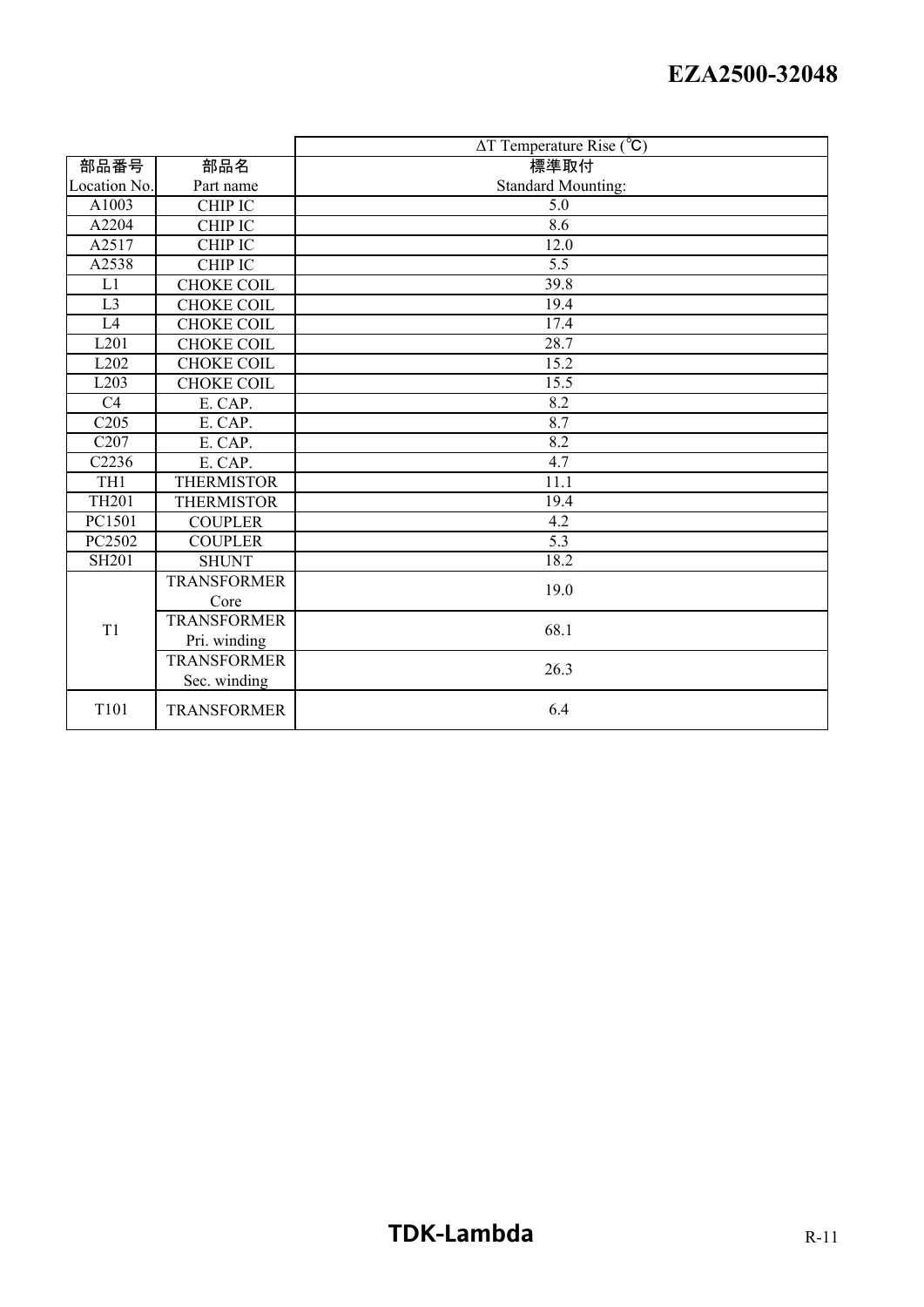#### **4.** 電解コンデンサ推定寿命計算値 **Electrolytic capacitors computed life**

#### **MODEL : EZA2500-32048**

#### **(1)** 測定条件 **Measuring Conditions**

| 取付方法<br>Mounting Method           | 標準取付<br>Standard mounting<br><b>THE STATE</b><br><b>MORE</b><br><b>SOOM</b><br>⋰◎▒° |
|-----------------------------------|-------------------------------------------------------------------------------------|
| 電力変換方向                            | 力行                                                                                  |
| <b>Power Conversion Direction</b> | <b>Generation Mode</b>                                                              |
| 入力電圧 Vin                          | 320VDC                                                                              |
| Input Voltage                     |                                                                                     |
| 出力電圧 Vo                           | 48V                                                                                 |
| Output Voltage                    |                                                                                     |
| 出力電流 Io                           |                                                                                     |
| <b>Output Current</b>             | $52A(100\%)$                                                                        |

Vin=320VDC

Ta = 40  $^{\circ}$ C

| (% )<br>Load | $\sim$<br>$\cdot$ $\sim$<br>$\mathbf{v}$ $\mathbf{v}$<br>$  -$<br>uu s<br>. |
|--------------|-----------------------------------------------------------------------------|
| 100          | $\sim$<br>10.0                                                              |

#### <算出式>

$$
L = Lo \times 2^{\frac{105 - Tc}{10}}
$$
  $\frac{10}{\text{H}}\text{m (hours)}$ 

- L :電解コンデンサ推定寿命 :Elec.capacitor computed life
- Lo :電解コンデンサ保証寿命 :Guarantee life for Elec.capacitor
- Tc :電解コンデンサケース温度 Case temperature of Elec.capacitor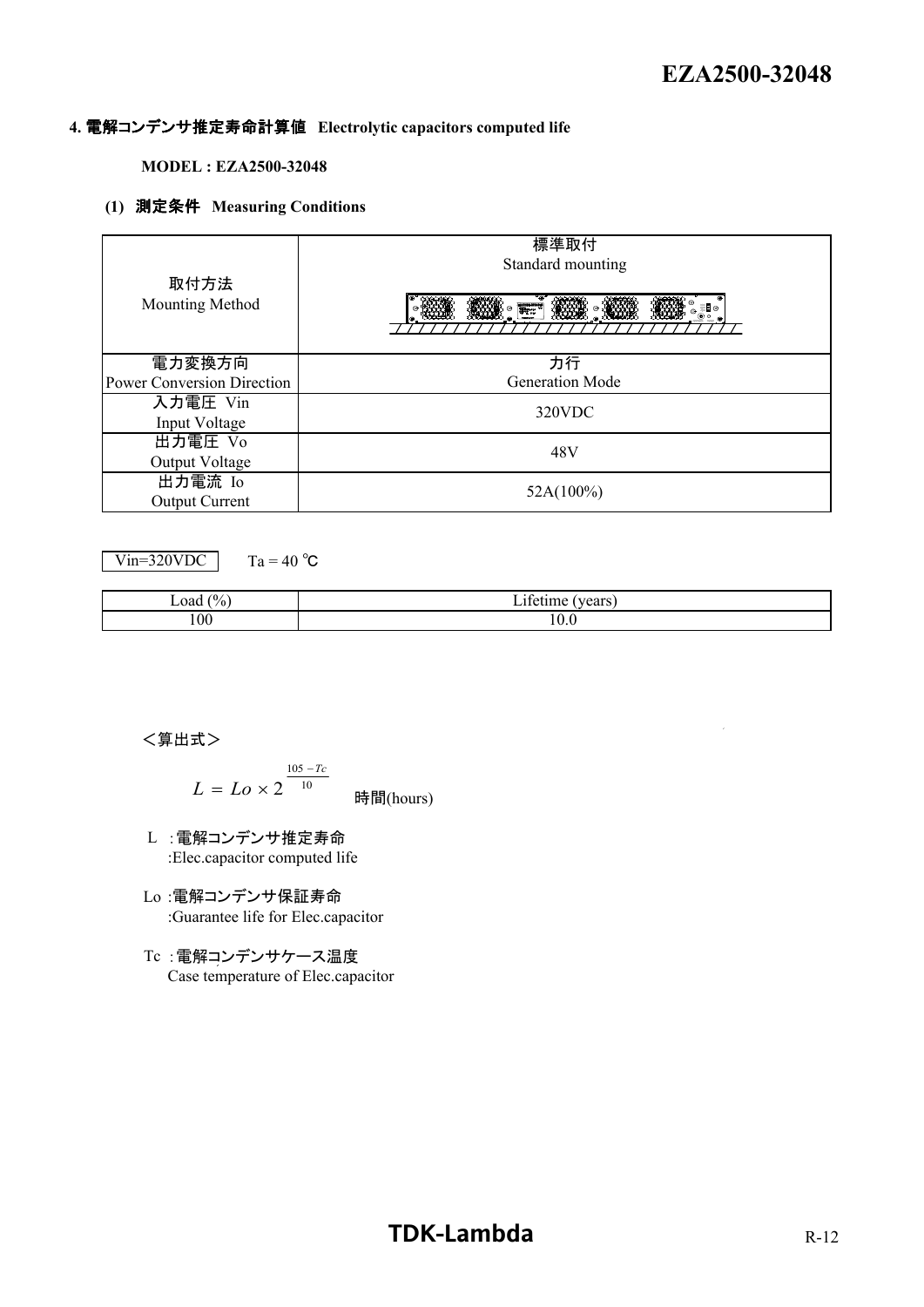#### 5.アブノーマル試験 **Abnormal Test**

**MODEL : EZA2500-32048**

- **(1)** 試験条件 **Test Conditions** Input : 320VDC Output : 48V, 52A Ta : 25℃
- **(2)** 試験結果 **Test Results**

|                |                 | Test position             |                                       | Test<br>mode          | Test result |             |             |             |         |             |                |                                   |                                        |                         |                                     |                                    |                                |
|----------------|-----------------|---------------------------|---------------------------------------|-----------------------|-------------|-------------|-------------|-------------|---------|-------------|----------------|-----------------------------------|----------------------------------------|-------------------------|-------------------------------------|------------------------------------|--------------------------------|
|                |                 |                           |                                       |                       | $\rm{a}$    | $\mathbf b$ | $\mathbf c$ | $\mathbf d$ | $\rm e$ | $\mathbf f$ | g              | $\,$ h                            | $\bf I$                                |                         | $\mathbf k$                         | $\mathbf{l}$                       |                                |
| No.            | 部品No.           | 試験端子                      | シ<br>$\frac{a}{\sqrt{2}}$<br>$\vdash$ | オープ<br>$\overline{v}$ | 発火          | 発煙          | 破裂          | 異臭          | 赤熱      | 破損          | Ł<br>ューズ断uxolq | $\circ$<br>$\vee$<br>$\mathsf{P}$ | $\circ$<br>$\mathbf C$<br>$\mathsf{P}$ | 出力断                     | 変化な<br>し                            | そ<br>$\overline{\mathcal{O}}$<br>他 | 記事                             |
|                | Location<br>No. | Test<br>point             | Short                                 | Open                  | Fire        | Smoke       | Burst       | Smell       | Red hot | Damaged     | Fuse           |                                   |                                        | output<br>$\frac{1}{2}$ | change<br>$\mathsf{S}^{\mathsf{O}}$ | Others                             | Note                           |
|                |                 | $D - G$                   | $\circ$                               |                       |             |             |             |             |         | $\circ$     |                |                                   |                                        | O                       |                                     |                                    | Da:A1001,R1004<br>R1062,R1063  |
| $\mathbf{1}$   |                 | $\mathbf D$ - $\mathbf S$ | $\circ$                               |                       |             |             |             |             |         |             |                |                                   |                                        | $\overline{O}$          |                                     |                                    |                                |
|                | Q1              | $\overline{G-S}$          | $\overline{\circ}$                    |                       |             |             |             |             |         |             |                |                                   |                                        | $\circ$                 |                                     |                                    |                                |
|                |                 | $\mathbf D$               |                                       | $\overline{\circ}$    |             |             |             |             |         |             |                |                                   |                                        | $\overline{\circ}$      |                                     |                                    |                                |
|                |                 | $\overline{G}$            |                                       | $\overline{\circ}$    |             |             |             |             |         |             |                |                                   |                                        | $\overline{O}$          |                                     |                                    |                                |
|                |                 | $\overline{S}$            |                                       | $\overline{O}$        |             |             |             |             |         |             |                |                                   |                                        | $\circ$                 |                                     |                                    |                                |
|                | Q2              | $D - G$                   | $\circ$                               |                       |             |             |             |             |         | $\circ$     |                |                                   |                                        | $\circ$                 |                                     |                                    | Da:A1001,R1003<br>R1054, R1064 |
|                |                 | $D-S$                     | $\circ$                               |                       |             |             |             |             |         |             |                |                                   |                                        | $\circ$                 |                                     |                                    |                                |
| $\overline{2}$ |                 | $G - S$                   | $\overline{\circ}$                    |                       |             |             |             |             |         |             |                |                                   |                                        | $\circ$                 |                                     |                                    |                                |
|                |                 | $\mathbf D$               |                                       | $\circ$               |             |             |             |             |         |             |                |                                   |                                        | $\circ$                 |                                     |                                    |                                |
|                |                 | $\overline{G}$            |                                       | $\overline{\circ}$    |             |             |             |             |         |             |                |                                   |                                        | $\overline{\rm O}$      |                                     |                                    |                                |
|                |                 | $\overline{S}$            |                                       | $\overline{O}$        |             |             |             |             |         |             |                |                                   |                                        | $\circ$                 |                                     |                                    |                                |
|                |                 | $D - G$                   | $\circ$                               |                       |             |             |             |             |         | O           |                |                                   |                                        | O                       |                                     |                                    | Da:A1002,R1008<br>R1065,R1066  |
|                |                 | $D-S$                     | $\circ$                               |                       |             |             |             |             |         |             |                |                                   |                                        | $\circ$                 |                                     |                                    |                                |
| $\overline{3}$ | Q <sub>3</sub>  | $G - S$                   | $\overline{O}$                        |                       |             |             |             |             |         |             |                |                                   |                                        | $\circ$                 |                                     |                                    |                                |
|                |                 | ${\bf D}$                 |                                       | $\circ$               |             |             |             |             |         |             |                |                                   |                                        | $\overline{O}$          |                                     |                                    |                                |
|                |                 | G                         |                                       | $\circ$               |             |             |             |             |         |             |                |                                   |                                        | $\circ$                 |                                     |                                    |                                |
|                |                 | $\overline{S}$            |                                       | $\overline{\text{O}}$ |             |             |             |             |         |             |                |                                   |                                        | $\circ$                 |                                     |                                    |                                |
|                |                 | $D - G$                   | $\circ$                               |                       |             |             |             |             |         | $\circ$     |                |                                   |                                        | $\circ$                 |                                     |                                    | Da:A1002,R1007<br>R1056,R1067  |
|                |                 | $D-S$                     | $\circ$                               |                       |             |             |             |             |         |             |                |                                   |                                        | $\circ$                 |                                     |                                    |                                |
| $\overline{4}$ | Q <sub>4</sub>  | $G - S$                   | $\circ$                               |                       |             |             |             |             |         |             |                |                                   |                                        | $\circ$                 |                                     |                                    |                                |
|                |                 | D                         |                                       | $\circ$               |             |             |             |             |         |             |                |                                   |                                        | $\circ$                 |                                     |                                    |                                |
|                |                 | G                         |                                       | $\circ$               |             |             |             |             |         |             |                |                                   |                                        | $\circ$                 |                                     |                                    |                                |
|                |                 | S                         |                                       | $\overline{O}$        |             |             |             |             |         |             |                |                                   |                                        | $\circ$                 |                                     |                                    |                                |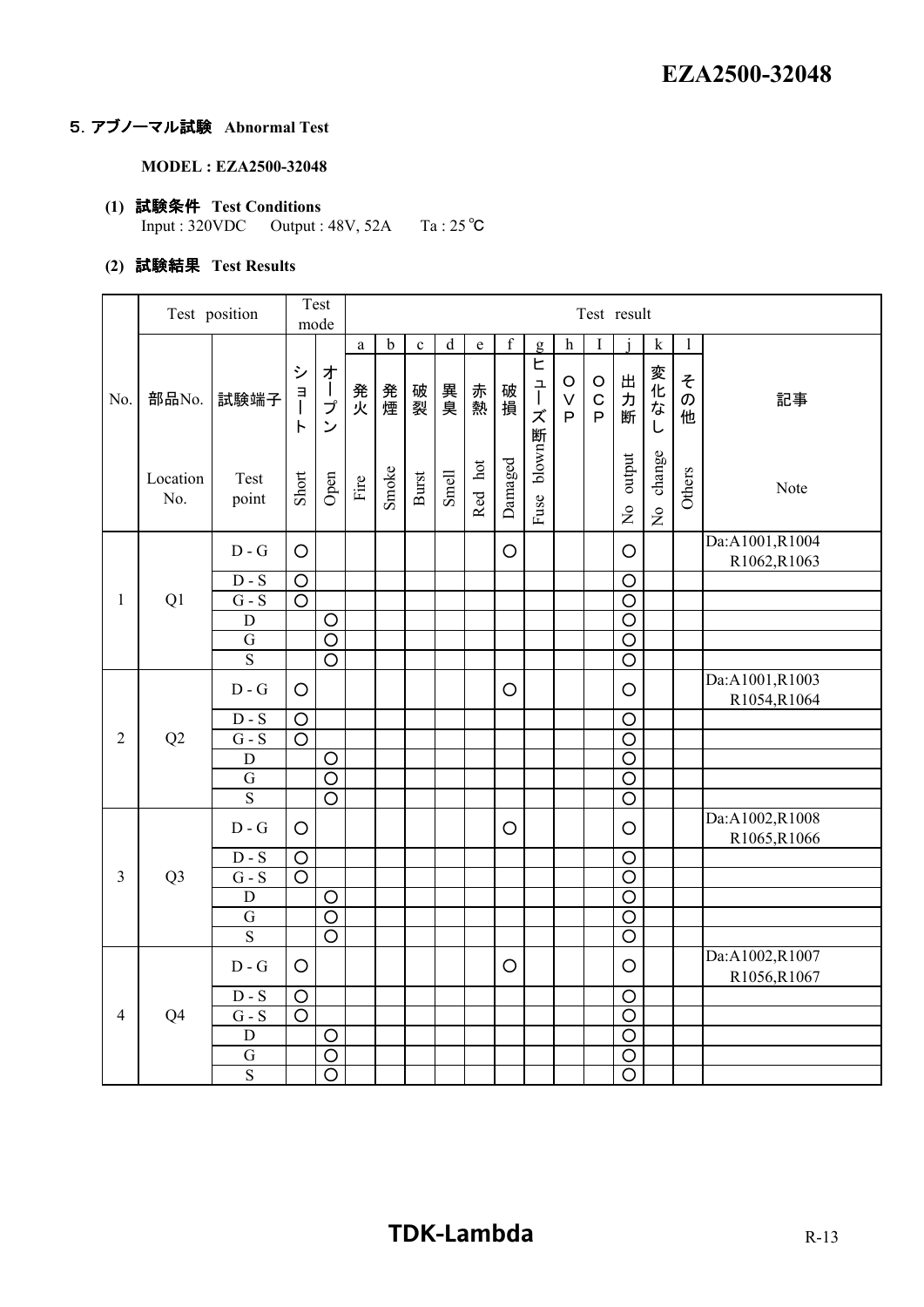( Da : Damaged )

|        |                 | Test position             |                    | Test<br>mode              |                       |             |              |         |             |                    |                |                                   |                                 | Test result               |                                      |                                                     |                                     |
|--------|-----------------|---------------------------|--------------------|---------------------------|-----------------------|-------------|--------------|---------|-------------|--------------------|----------------|-----------------------------------|---------------------------------|---------------------------|--------------------------------------|-----------------------------------------------------|-------------------------------------|
|        |                 |                           |                    |                           | $\mathbf{a}$          | $\mathbf b$ | $\mathbf c$  | $\rm d$ | $\mathbf e$ | $\mathbf f$        | g              | h                                 |                                 |                           | $\mathbf k$                          | $\mathbf{l}$                                        |                                     |
| No.    | 部品No.           | 試験端子                      | シ<br>目<br>$\vdash$ | 才<br>ープ<br>$\mathcal{L}$  | 発<br>火                | 発煙          | 破裂           | 異臭      | 赤熱          | 破損                 | Ł<br>ューズ断uwolq | $\circ$<br>$\vee$<br>$\mathsf{P}$ | $\mathsf O$<br>$\mathbf C$<br>P | 出力<br>断                   | 変化な.<br>し                            | そ<br>$\sigma$<br>他                                  | 記事                                  |
|        | Location<br>No. | Test<br>point             | Short              | Open                      | $\operatorname{Fire}$ | Smoke       | <b>Burst</b> | Smell   | Red hot     | Damaged            | Fuse           |                                   |                                 | output<br>$\frac{1}{2}$   | change<br>$\overline{a}$             | Others                                              | Note                                |
|        |                 | $\overline{D}$ - G        | $\circ$            |                           |                       |             |              |         |             | $\circ$            |                |                                   |                                 | $\circ$                   |                                      |                                                     |                                     |
|        |                 | $D-S$                     | $\overline{\circ}$ |                           |                       |             |              |         |             | $\overline{\circ}$ |                |                                   |                                 | $\overline{\rm O}$        |                                      |                                                     |                                     |
| 5      | Q <sub>5</sub>  | $G - S$                   | $\overline{O}$     |                           |                       |             |              |         |             |                    |                |                                   |                                 |                           | $\circ$                              |                                                     |                                     |
|        |                 | $\mathbf D$               |                    | $\circ$                   |                       |             |              |         |             |                    |                |                                   |                                 |                           | $\overline{O}$                       |                                                     |                                     |
|        |                 | G                         |                    | $\overline{O}$            |                       |             |              |         |             |                    |                |                                   |                                 |                           | $\circ$                              |                                                     |                                     |
|        |                 | $\overline{S}$            |                    | $\overline{\circ}$        |                       |             |              |         |             |                    |                |                                   |                                 |                           | $\overline{O}$                       |                                                     |                                     |
| 6      | $D - G$         | O                         |                    |                           |                       |             |              |         | O           |                    |                |                                   | O                               |                           |                                      | Da:R2009,R2028,R2029<br>R2015-R2018, R2012<br>A2002 |                                     |
|        | Q101            | $D-S$                     | O                  |                           |                       |             |              |         |             | O                  |                |                                   |                                 | $\circ$                   |                                      |                                                     | Da:R2009,R2028,R2029<br>R2015-R2018 |
|        |                 | $G - S$                   | $\circ$            |                           |                       |             |              |         |             |                    |                |                                   |                                 |                           | $\circ$                              |                                                     |                                     |
|        |                 | ${\bf D}$                 |                    | $\circ$                   |                       |             |              |         |             |                    |                |                                   |                                 |                           | $\circ$                              |                                                     |                                     |
|        |                 | G                         |                    | $\overline{\circ}$        |                       |             |              |         |             |                    |                |                                   |                                 |                           | $\overline{O}$                       |                                                     |                                     |
|        |                 | $\overline{S}$            |                    | $\overline{O}$            |                       |             |              |         |             |                    |                |                                   |                                 |                           | $\circ$                              |                                                     |                                     |
|        |                 | $\overline{D}$ - G        | $\circ$            |                           |                       |             |              |         |             |                    |                |                                   |                                 | $\circ$                   |                                      |                                                     |                                     |
|        |                 | $D-S$                     | $\circ$            |                           |                       |             |              |         |             |                    |                |                                   |                                 | $\circ$                   |                                      |                                                     |                                     |
| $\tau$ | Q205            | $G - S$                   | $\overline{\circ}$ |                           |                       |             |              |         |             | O                  |                |                                   |                                 | O                         |                                      |                                                     | Da:Q201-Q212                        |
|        |                 | $\mathbf D$               |                    | $\circ$                   |                       |             |              |         |             | $\circ$            |                |                                   |                                 | $\circ$                   |                                      |                                                     | Da:Q201-Q212                        |
|        |                 | $\overline{G}$            |                    | $\overline{\circ}$        |                       |             |              |         |             | $\overline{\circ}$ |                |                                   |                                 | $\overline{\circ}$        |                                      |                                                     | Da:Q201-Q212                        |
|        |                 | $\overline{S}$            |                    | $\overline{\circ}$        |                       |             |              |         |             | $\overline{\circ}$ |                |                                   |                                 | $\overline{\circ}$        |                                      |                                                     | Da:Q201-Q212                        |
|        |                 | $D - G$                   | $\circ$            |                           |                       |             |              |         |             |                    |                |                                   |                                 |                           | $\circ$                              |                                                     |                                     |
|        |                 | $D - S$                   | $\circ$            |                           |                       |             |              |         |             |                    |                |                                   |                                 |                           | $\circ$                              |                                                     |                                     |
| 8      | Q206            | $G - S$                   | $\circ$            |                           |                       |             |              |         |             |                    |                |                                   |                                 |                           | $\circ$                              |                                                     |                                     |
|        |                 | $\mathbf D$<br>${\bf G}$  |                    | $\circ$<br>$\overline{O}$ |                       |             |              |         |             |                    |                |                                   |                                 |                           | $\overline{O}$<br>$\overline{\circ}$ |                                                     |                                     |
|        |                 | $\overline{S}$            |                    | $\overline{\circ}$        |                       |             |              |         |             |                    |                |                                   |                                 |                           | $\overline{\circ}$                   |                                                     |                                     |
|        |                 | $\mathbf D$ - $\mathbf G$ | $\bigcirc$         |                           |                       |             |              |         |             |                    |                |                                   |                                 |                           |                                      |                                                     |                                     |
|        |                 | $D-S$                     | $\overline{O}$     |                           |                       |             |              |         |             |                    |                |                                   |                                 | $\circ$<br>$\overline{O}$ |                                      |                                                     |                                     |
|        |                 | ${\bf G}$ - ${\bf S}$     | $\overline{O}$     |                           |                       |             |              |         |             |                    |                |                                   |                                 |                           |                                      | O                                                   | <b>Efficiency Down</b>              |
| 9      | Q207            | $\mathbf D$               |                    | $\circ$                   |                       |             |              |         |             |                    |                |                                   |                                 |                           |                                      | $\circ$                                             | <b>Efficiency Down</b>              |
|        |                 | ${\bf G}$                 |                    | $\overline{O}$            |                       |             |              |         |             |                    |                |                                   |                                 |                           |                                      | $\circ$                                             | <b>Efficiency Down</b>              |
|        |                 | $\overline{S}$            |                    | $\overline{O}$            |                       |             |              |         |             |                    |                |                                   |                                 |                           |                                      | $\circ$                                             | <b>Efficiency Down</b>              |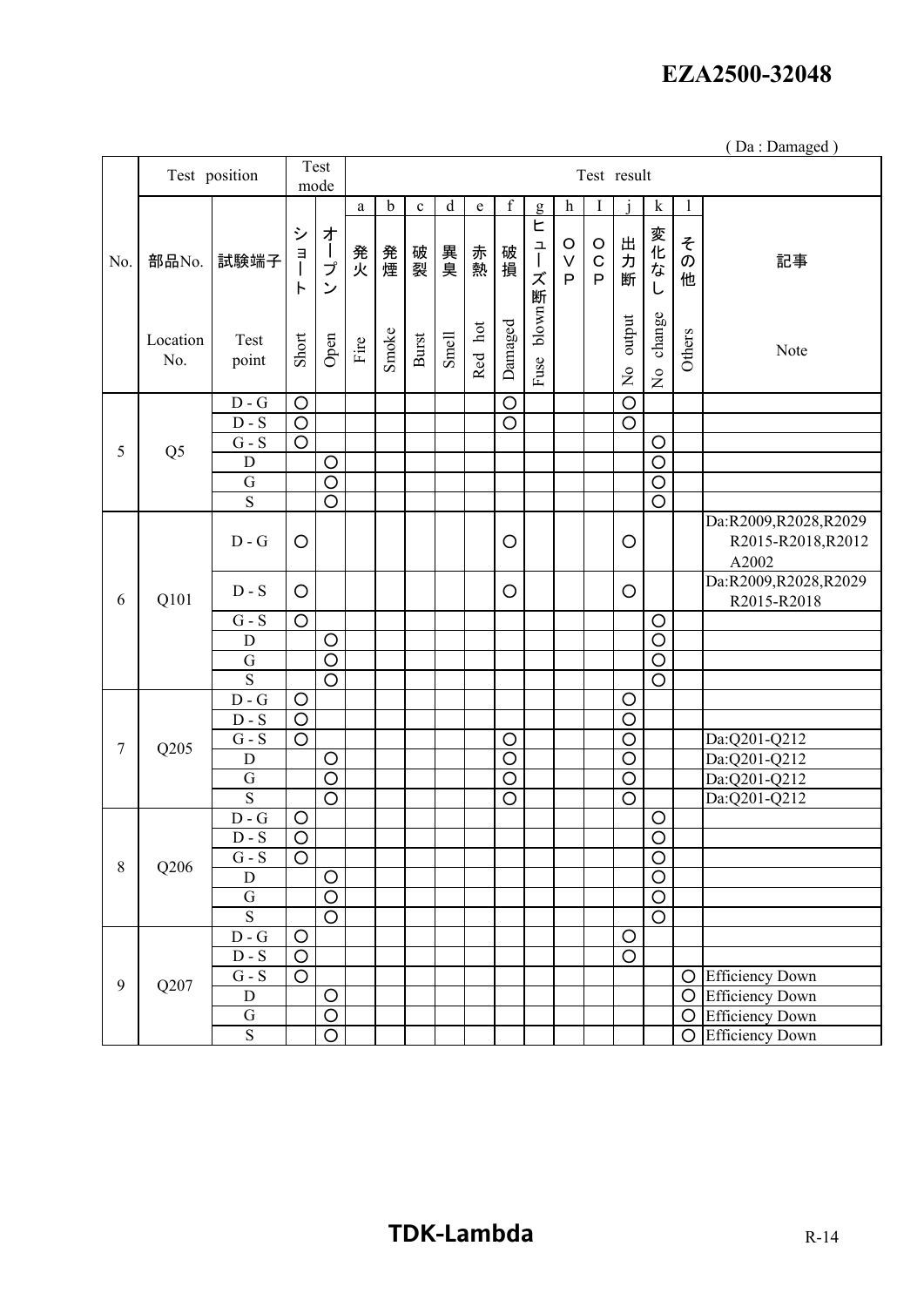|  |  | (Da: Damaged) |  |
|--|--|---------------|--|
|--|--|---------------|--|

|     |                 | Test position               |                                | Test<br>mode          |                       |             |             |         |           |             |               |                            | Test result                            |                                  |                                          |                |                        |
|-----|-----------------|-----------------------------|--------------------------------|-----------------------|-----------------------|-------------|-------------|---------|-----------|-------------|---------------|----------------------------|----------------------------------------|----------------------------------|------------------------------------------|----------------|------------------------|
|     |                 |                             |                                |                       | $\rm{a}$              | $\mathbf b$ | $\mathbf c$ | $\rm d$ | ${\bf e}$ | $\mathbf f$ | g             | $\boldsymbol{\mathrm{h}}$  | $\mathbf I$                            |                                  | $\bf k$                                  | $\mathbf{l}$   |                        |
| No. | 部品No.           | 試験端子                        | シ<br>$\frac{1}{2}$<br>$\vdash$ | オープ<br>$\mathcal{L}$  | 発火                    | 発煙          | 破裂          | 異臭      | 赤熱        | 破損          | Ł<br>ューズ断     | O<br>$\vee$<br>$\mathsf P$ | $\circ$<br>$\mathsf C$<br>$\mathsf{P}$ | 出力断                              | 変化な.<br>L                                | その<br>他        | 記事                     |
|     | Location<br>No. | Test<br>point               | Short                          | Open                  | $\operatorname{Fire}$ | Smoke       | Burst       | Smell   | Red hot   | Damaged     | blown<br>Fuse |                            |                                        | No output                        | change<br>$\mathop{\mathsf{S}}\nolimits$ | Others         | Note                   |
|     |                 | $1 - 2$                     | $\circ$                        |                       |                       |             |             |         |           |             |               |                            |                                        | $\circ$                          |                                          |                |                        |
|     |                 | $2 - 3$                     | $\overline{\circ}$             |                       |                       |             |             |         |           |             |               |                            |                                        | $\circ$                          |                                          |                |                        |
|     |                 | $4 - 6$                     | $\circ$                        |                       |                       |             |             |         |           |             |               |                            |                                        | $\circ$                          |                                          |                |                        |
|     |                 | $5 - 7$                     | $\circ$                        |                       |                       |             |             |         |           |             |               |                            |                                        | $\circ$                          |                                          |                |                        |
| 10  | T <sub>1</sub>  | $\mathbf{1}$                |                                | $\circ$               |                       |             |             |         |           |             |               |                            |                                        | $\overline{\rm O}$               |                                          |                |                        |
|     |                 | $\overline{2}$              |                                | $\overline{O}$        |                       |             |             |         |           |             |               |                            |                                        | $\circ$                          |                                          |                |                        |
|     |                 | $\overline{3}$              |                                | $\overline{\text{O}}$ |                       |             |             |         |           |             |               |                            |                                        | $\overline{O}$                   |                                          |                |                        |
|     |                 | $\overline{4}$              |                                | $\overline{O}$        |                       |             |             |         |           |             |               |                            |                                        | $\overline{O}$                   |                                          |                |                        |
|     |                 | $\overline{5}$              |                                | $\overline{\circ}$    |                       |             |             |         |           |             |               |                            |                                        | $\overline{O}$                   |                                          |                |                        |
|     |                 | $\overline{6}$              |                                | $\overline{\circ}$    |                       |             |             |         |           |             |               |                            |                                        | $\overline{\rm O}$               |                                          |                |                        |
|     |                 | $1 - 2$                     | $\circ$                        |                       |                       |             |             |         |           |             |               |                            |                                        | $\circ$                          |                                          |                |                        |
|     |                 | $2 - 3$<br>$\frac{1}{3-4}$  | $\circ$<br>$\circ$             |                       |                       |             |             |         |           |             |               |                            |                                        |                                  | $\circ$                                  |                |                        |
|     |                 | $5 - 6$                     | $\circ$                        |                       |                       |             |             |         |           |             |               |                            |                                        | $\circ$                          | $\circ$                                  |                |                        |
|     |                 | $6 - 7$                     | $\overline{\circ}$             |                       |                       |             |             |         |           |             |               |                            |                                        |                                  | $\circ$                                  |                |                        |
|     |                 | $7 - 8$                     | $\overline{O}$                 |                       |                       |             |             |         |           |             |               |                            |                                        |                                  | $\circ$                                  |                |                        |
|     |                 | $\mathbf{1}$                |                                | $\circ$               |                       |             |             |         |           |             |               |                            |                                        | $\circ$                          |                                          |                |                        |
| 11  | RL1             | $\overline{c}$              |                                | $\overline{O}$        |                       |             |             |         |           |             |               |                            |                                        | $\circ$                          |                                          |                |                        |
|     |                 | $\overline{\mathbf{3}}$     |                                | $\overline{\text{O}}$ |                       |             |             |         |           |             |               |                            |                                        | $\circ$                          |                                          |                |                        |
|     |                 | $\overline{4}$              |                                | $\overline{\circ}$    |                       |             |             |         |           |             |               |                            |                                        | O                                |                                          |                |                        |
|     |                 | 5                           |                                | $\circ$               |                       |             |             |         |           |             |               |                            |                                        | $\circ$                          |                                          |                |                        |
|     |                 | 6                           |                                | $\overline{O}$        |                       |             |             |         |           |             |               |                            |                                        | $\circ$                          |                                          |                |                        |
|     |                 | $\overline{7}$              |                                | $\overline{O}$        |                       |             |             |         |           |             |               |                            |                                        | $\circ$                          |                                          |                |                        |
|     |                 | $8\,$                       |                                | $\overline{O}$        |                       |             |             |         |           |             |               |                            |                                        | $\circ$                          |                                          |                |                        |
| 12  | Z2201           | $\mathbf{A}$ - $\mathbf{K}$ | $\overline{\circ}$             |                       |                       |             |             |         |           |             |               |                            |                                        |                                  |                                          | $\overline{O}$ | <b>Efficiency Down</b> |
|     |                 | $A - K$                     |                                | $\overline{O}$        |                       |             |             |         |           |             |               |                            |                                        |                                  | $\circ$                                  |                |                        |
| 13  | R1009           |                             | $\overline{O}$                 |                       |                       |             |             |         |           |             |               |                            |                                        | $\overline{O}$                   |                                          |                |                        |
|     |                 |                             |                                | $\overline{O}$        |                       |             |             |         |           |             |               |                            |                                        | $\overline{O}$                   |                                          |                |                        |
| 14  | R1052           |                             | $\overline{O}$                 |                       |                       |             |             |         |           | $\bigcirc$  |               |                            |                                        | $\overline{O}$                   |                                          |                | Da:A1003               |
|     |                 |                             |                                | $\overline{O}$        |                       |             |             |         |           |             |               |                            |                                        |                                  | $\circ$                                  |                |                        |
| 15  | L <sub>3</sub>  |                             | $\overline{O}$                 | $\overline{O}$        |                       |             |             |         |           | $\circ$     |               |                            |                                        | $\overline{O}$<br>$\overline{O}$ |                                          |                |                        |
|     |                 |                             | $\overline{O}$                 |                       |                       |             |             |         |           |             |               |                            |                                        | $\bigcirc$                       |                                          |                |                        |
| 16  | L203            |                             |                                | $\overline{\circ}$    |                       |             |             |         |           |             |               |                            |                                        | $\overline{O}$                   |                                          |                |                        |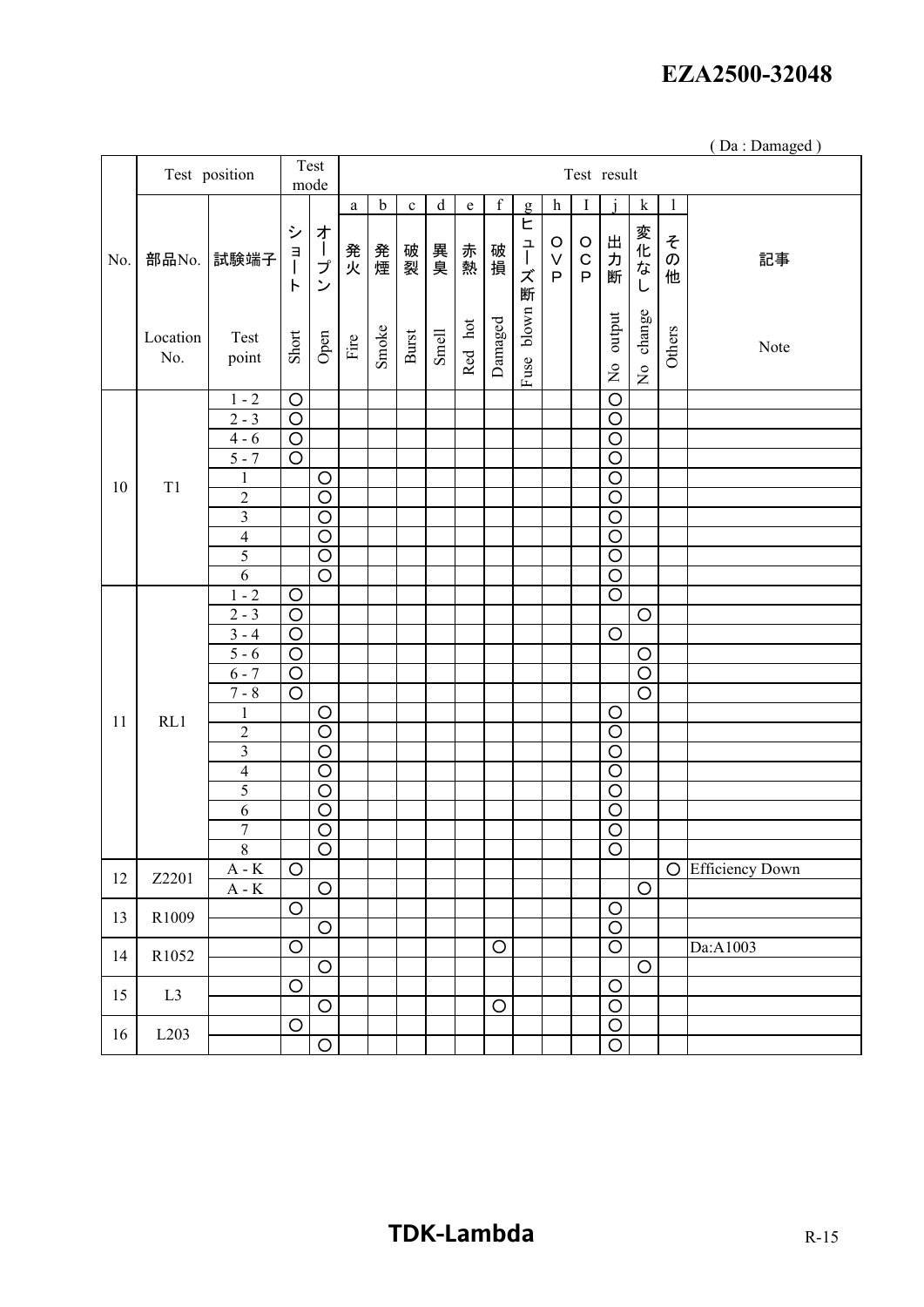#### **6.** 振動試験

**Vibration Test**

**MODEL** : **EZA2500-32048**

#### **(1)** 振動試験種類 **Vibration Test Class** ・掃引振動数耐久試験 Frequency variable endurance test

**(2)** 使用機器 **Equipment Used** ・振動試験機 :VS-1031-200 (IMV) Vibration test machine

#### **(3)** 試験条件 **Test Conditions**

| ·周波数範囲          | : $10 \sim 500$ Hz                | ·振動方向       | X, Y, Z     |
|-----------------|-----------------------------------|-------------|-------------|
| Sweep frequency |                                   | Direction   |             |
| ·掃引時間           | $:1.0$ 分間                         | ・試験時間       | : 各方向共 1時間  |
| Sweep time      | $1.0$ min                         | Sweep count | 1 hour each |
| ·加速度            | : 一定 10.2m/s <sup>2</sup> (1.04G) |             |             |
| Acceleration    | Constant                          |             |             |
|                 |                                   |             |             |





#### **(5)** 判定条件 **Acceptable Conditions**

- 1.破壊しない事
- Not to be broken
- 2.試験後の特性は初期値から変動していない事

Characteristic to be within regulation specification after the test.

#### **(6)** 試験結果 **Test Result**

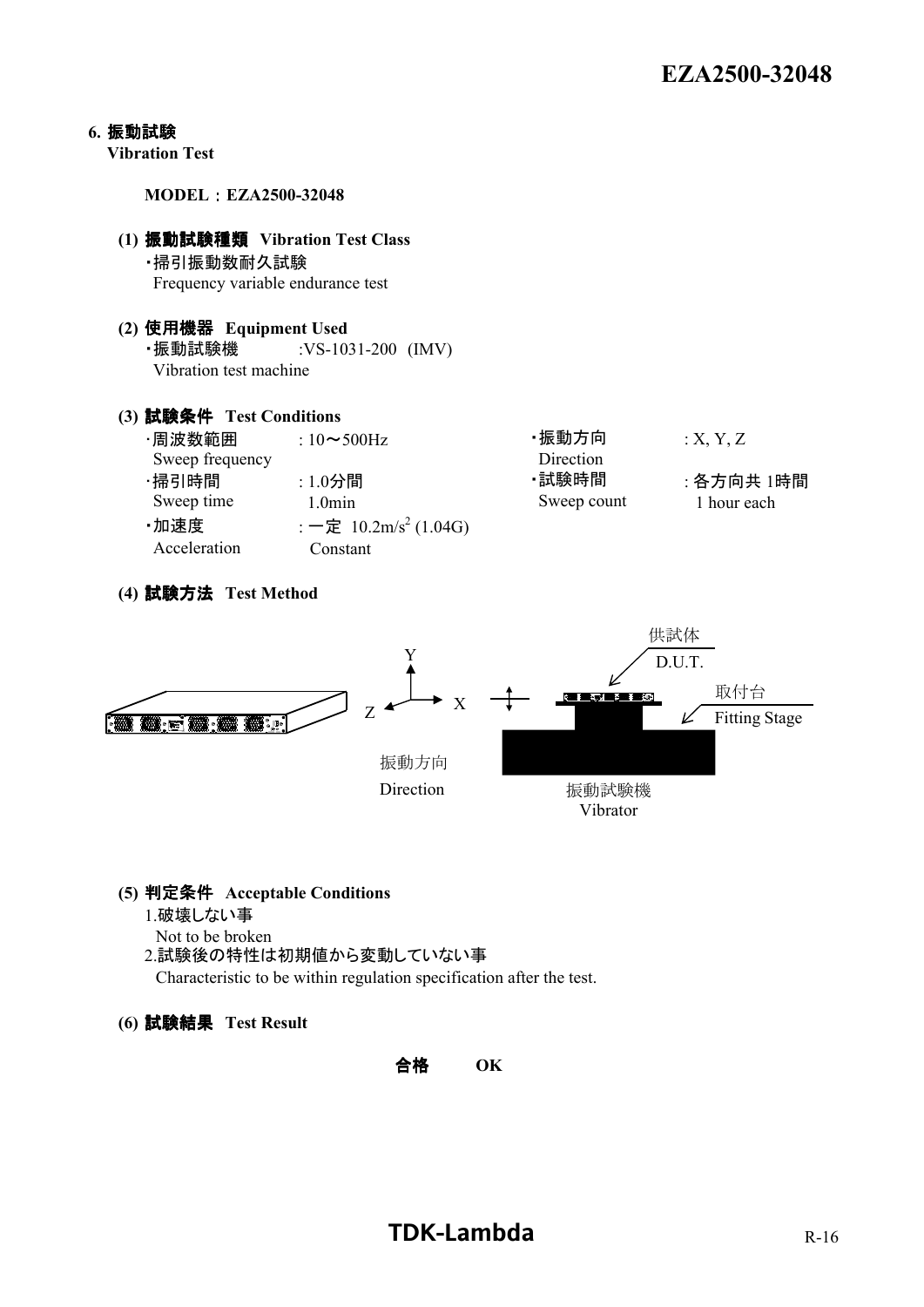#### **7.** 衝撃試験

**Shock Test**

**MODEL : EZA2500-32048**

- **(1)** 衝撃試験種類 **Shock Test Class** ・衝撃試験 Shock Test
- **(2)** 使用機器 **Equipment Used** ・衝撃試験機 :VS-1031-200 (IMV) Impact test machine
- **(3)** 試験条件 **Test Conditions**

| ·加速度         | : 196.1m/s <sup>2</sup> (20G) | ・振幅方向           | X, Y, Z                           |
|--------------|-------------------------------|-----------------|-----------------------------------|
| Acceleration |                               | Directions      |                                   |
| ·試験時間        | $: 11$ msec                   | ・回数             | :+、一方向に各3回                        |
| Test Time    |                               | Number of Times | 3 times each for $+$ ,- direction |

**(4)** 試験方法 **Test Method**



#### **(5)** 判定条件 **Acceptable Conditions**

- 1.破壊しない事
- Not to be broken
- 2.試験後の特性は初期値から変動していない事

Characteristic to be within regulation specification after the test.

**(6)** 試験結果 **Test Result**

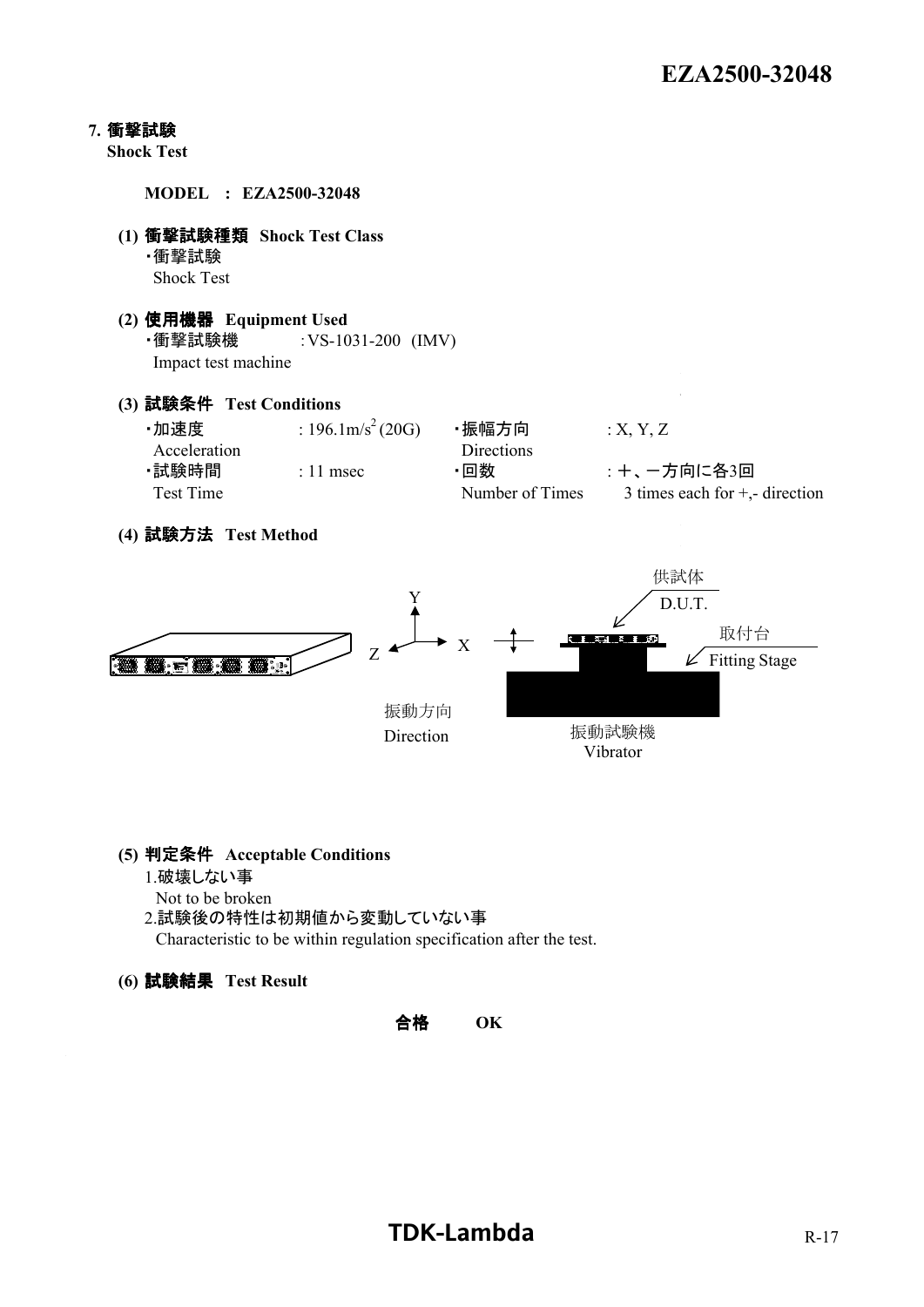#### **8.** ノイズシミュレート試験

**Noise Simulate Test**

**MODEL : EZA2500-32048**

## **(1)** 使用機器 **Equipment Used**

 $:$  INS-4320(A) (Noiseken) Simulator ・カップリングアダプター :CA-805B (Noiseken) Coupling adapter

#### **(2)** 試験条件 **Test Conditions**

|                                   | ・電力変換方向 : 力行 (Generation Mode) |                |                                   |
|-----------------------------------|--------------------------------|----------------|-----------------------------------|
| <b>Power Conversion Direction</b> |                                |                |                                   |
| ・入力電圧                             | :320VDC                        | ・ノイズ電圧         | : $0V \sim 2kV$                   |
| <b>Input Voltage</b>              |                                | Noise level    |                                   |
| ・出力電圧                             | :48V                           | ・位相            | $0^{\circ}$ $\sim$ 360 $^{\circ}$ |
| Output Voltage                    |                                | Phase          |                                   |
| ・出力電流                             | :52A                           | ・極性            | $: +, -$                          |
| <b>Output Current</b>             |                                | Polarity       |                                   |
| ・周囲温度                             | : $25^{\circ}$ C               | ・印加モード         | :ノーマル、コモン                         |
| Ambient temperature               |                                | Mode           | Normal ,Common                    |
| ・パルス幅                             | : $50$ ns $\sim$ 1000ns        | ・トリガ選択         | $:$ Line                          |
| Pulse width                       |                                | Trigger select |                                   |
|                                   |                                |                |                                   |

#### **(3)** 試験方法及び印加箇所 **Test Method and Device Test Point**





- 1.破壊しない事
- Not to be broken
- 2.出力がダウンしない事
- Not to be shut down output
- 3.その他異常のない事
- No other out of orders
- **(5)** 試験結果 **Test Result**

合格 **OK**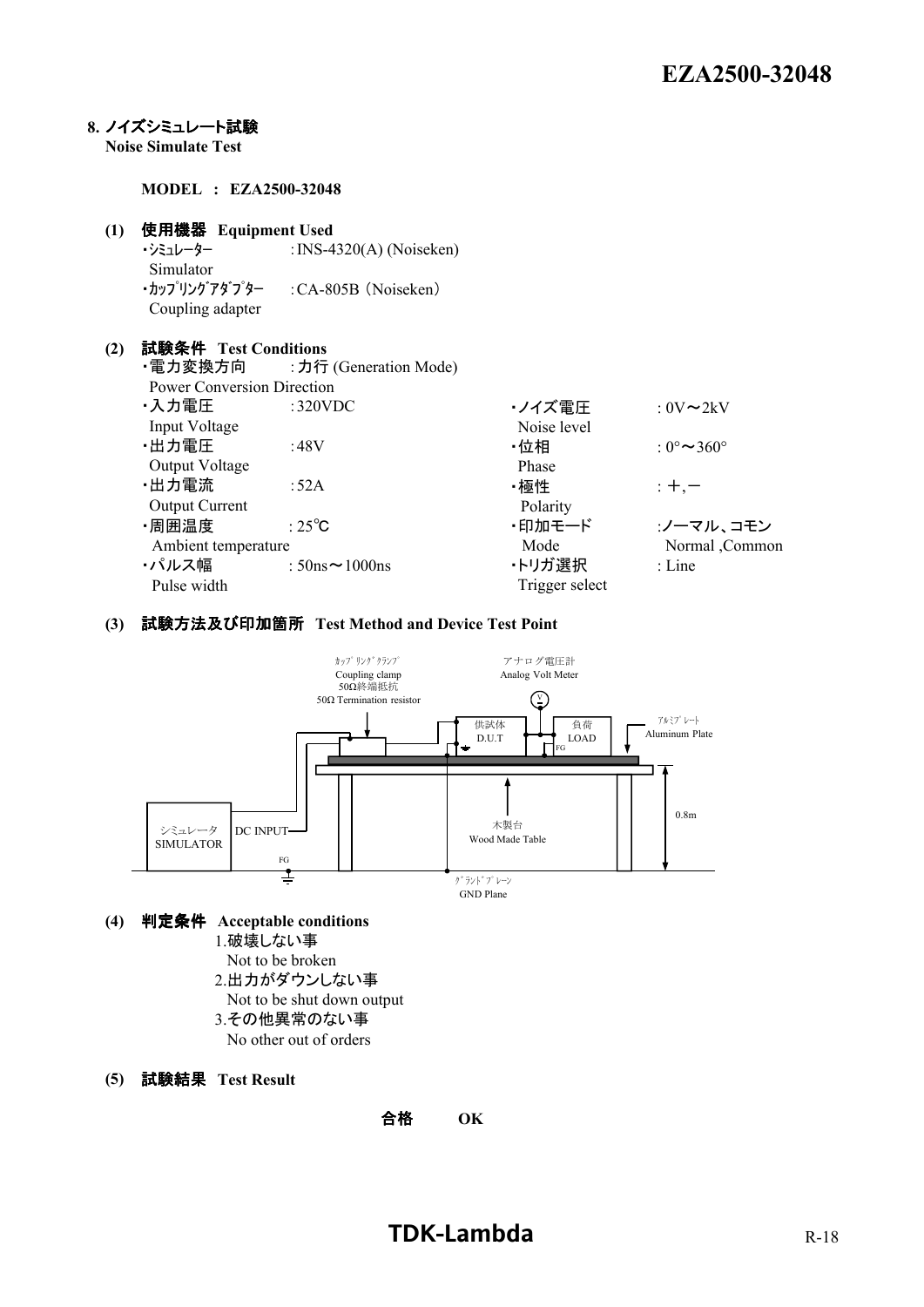#### **9.** 熱衝撃試験

**Thermal Shock Test**

**MODEL** : **EZA2500-32048**

- **(1)** 使用機器 **Equipment Used** ・冷熱衝撃試験機 :TSV-40ht (ESPEC) Thermal Shock Chamber
- **(2)** 試験条件 **Test Conditions** ・電源周囲温度 :-40℃ ⇔ 85℃ Ambient Temperature ・試験時間 :図参照 Test Time Refer to Dwg. ・試験サイクル :350 サイクル Test Cycle 350 Cycles ・非動作 Not Operating 1cycle +85℃  $-40^{\circ}$ C = 30min 30min

#### **(3)** 試験方法 **Test Method**

 初期測定の後、供試品を試験槽に入れ、上記サイクルで試験を行う。350サイクル後に、 供試品を常温常湿下に1時間放置し、出力に異常がない事を確認する。

 Before testing, check if there is no abnormal output, then put the D.U.T. in testing chamber, and test it according to the above cycle. 350 cycles later, leave it for 1 hour at the room temperature , then check if there is no abnormal output.

- **(4)** 判定条件 Acceptable Conditions
	- 1.破壊しない事
	- Not to be broken

2.試験後の特性は初期値から変動していない事

Characteristic to be within regulation specification after the test.

**(5)** 試験結果 **Test Results**

合格 **OK**